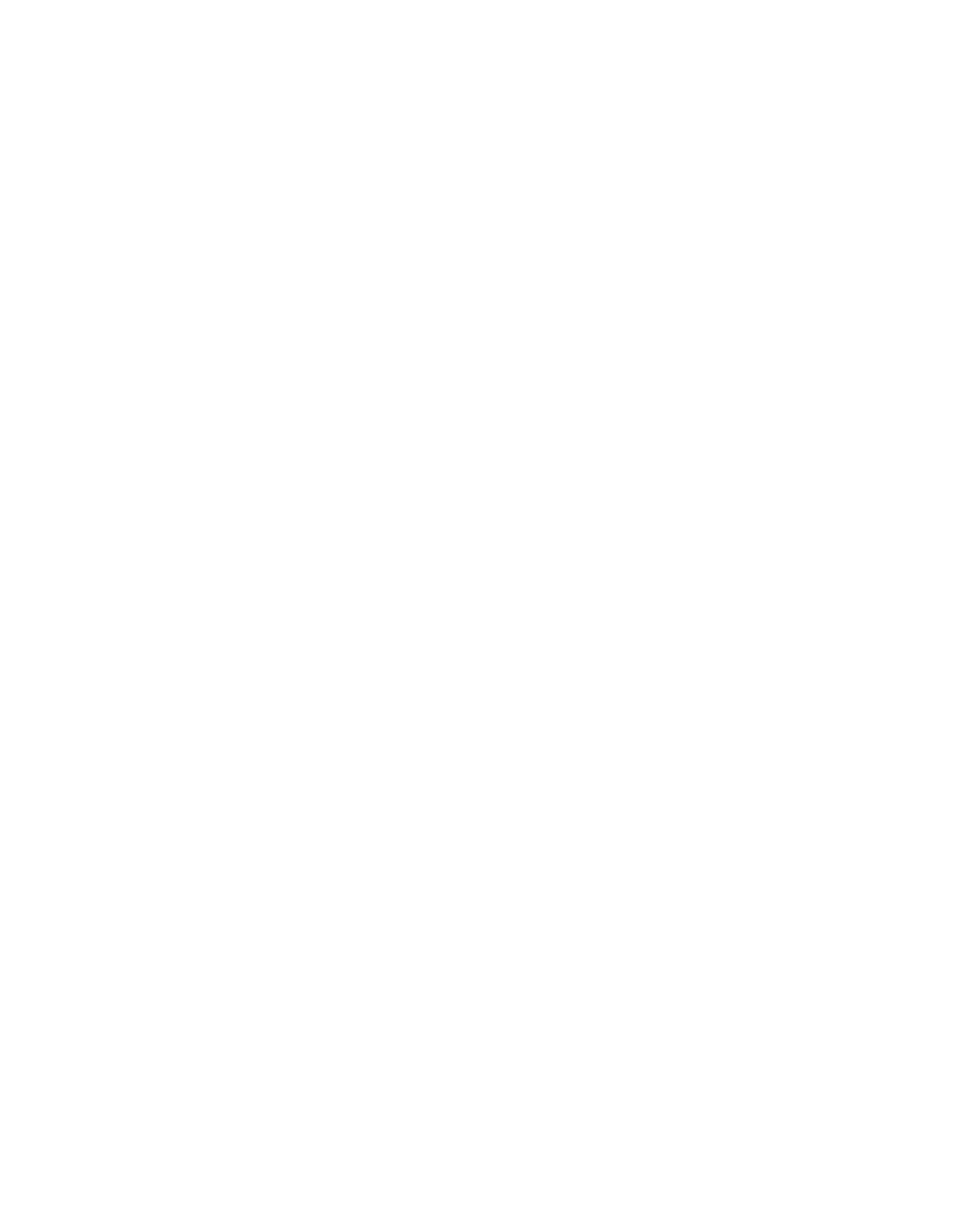**Parents Handbook will be available to access the handbook on our website [www.garsidedaycarecentre.com,](http://www.garsidedaycarecentre.com/) sent to parent via email or by hard copy. Parents will be informed of updates to the handbook through email, newsletter or a separate leaflet to be added to the handbook.**

# Garside Day Care Inc.

**Table of Contents:**

**SECTION "A"**

OVERVIEW

**SECTION "B"**

FINANCIAL ISSUES

**SECTION "C"**

ILLNESS & MEDICATION

**SECTION "D"**

BEHAVIOUR MANAGEMENT POLICY

**SECTION "E"**

GENERAL INFORMATION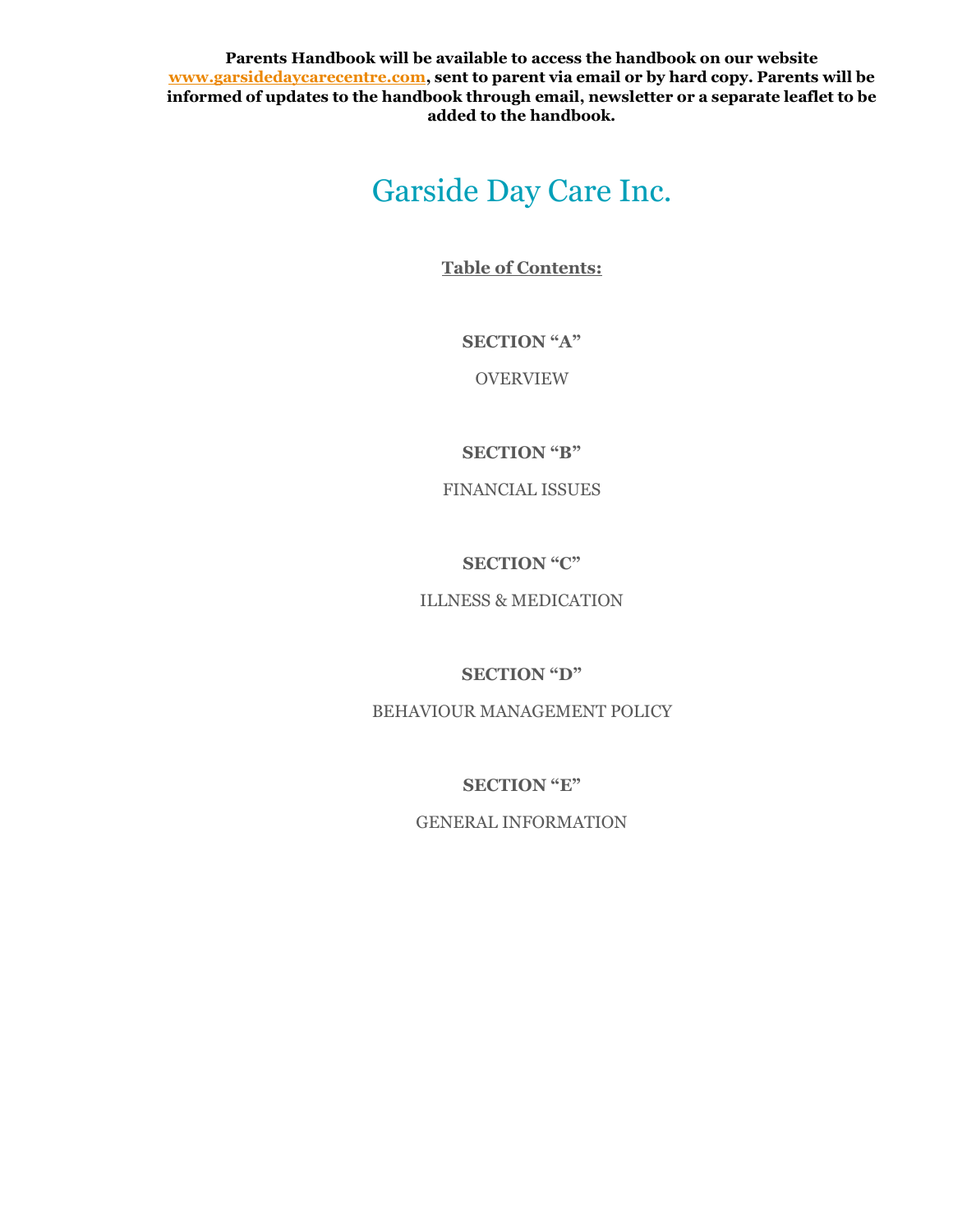#### **OVERVIEW**

- 
- 2. Program Philosophy & Goals 21. Medication Procedure
- 3. Days & Hours of Operation 22. Child Guidance Techniques
- 4. Programs / Daily Schedule & Routine 23. Methods of Managing Behaviour
- 
- - a. Visit / Tour
	- b. Waiting List 26.
- 7. Termination Notice/Withdrawal Policy 27. Fire Drills
- 8. Exclusion Policy 28. Nutrition
- 9. Arrivals & Departure Policy 29. Toilet Training
	-
	- - 1. Regular pick-up 32. Confidentiality
		- 2. Authorization for Pick-up 33. Staff
		-
		-
- 10. Open Door/ Communication 36. Parent Participation
- 11. Immunizations 37. Sunscreen
- 12. Clothing/Possessions 38. Sleep Room Policy
- 
- 
- 
- 16. Income tax receipts Policy And Procedures
- 
- 18. Overdue Fees
- 19. Daycare Subsidy
- 1. Introduction 20. Routine Illness
	-
	-
	-
- 5. Process to move to new group 24. License Information/Insurance Policy
- 6. Enrolment 25. Prohibited Practices Child Care and Early Years Act
	- Suspected Child Abuse
	-
	-
	-
	- a. Arrivals 30. Inclement Weather
	- b. Departures 31. Birthdays
		-
		-
		- 3. Late Pick-up 34. Students/Volunteers
		- 4. Staff Intervention 35. Parent-Staff/ Communication
			-
			-
			-
- 13. Cubbies 39. Handwashing Policy
- 14. Retainer/Registration Fees 40. Emergency Management Policy
- 15. Daycare Fees 41. Parent Issues and Concerns
- 17. Absentee Policy 42. Program Statement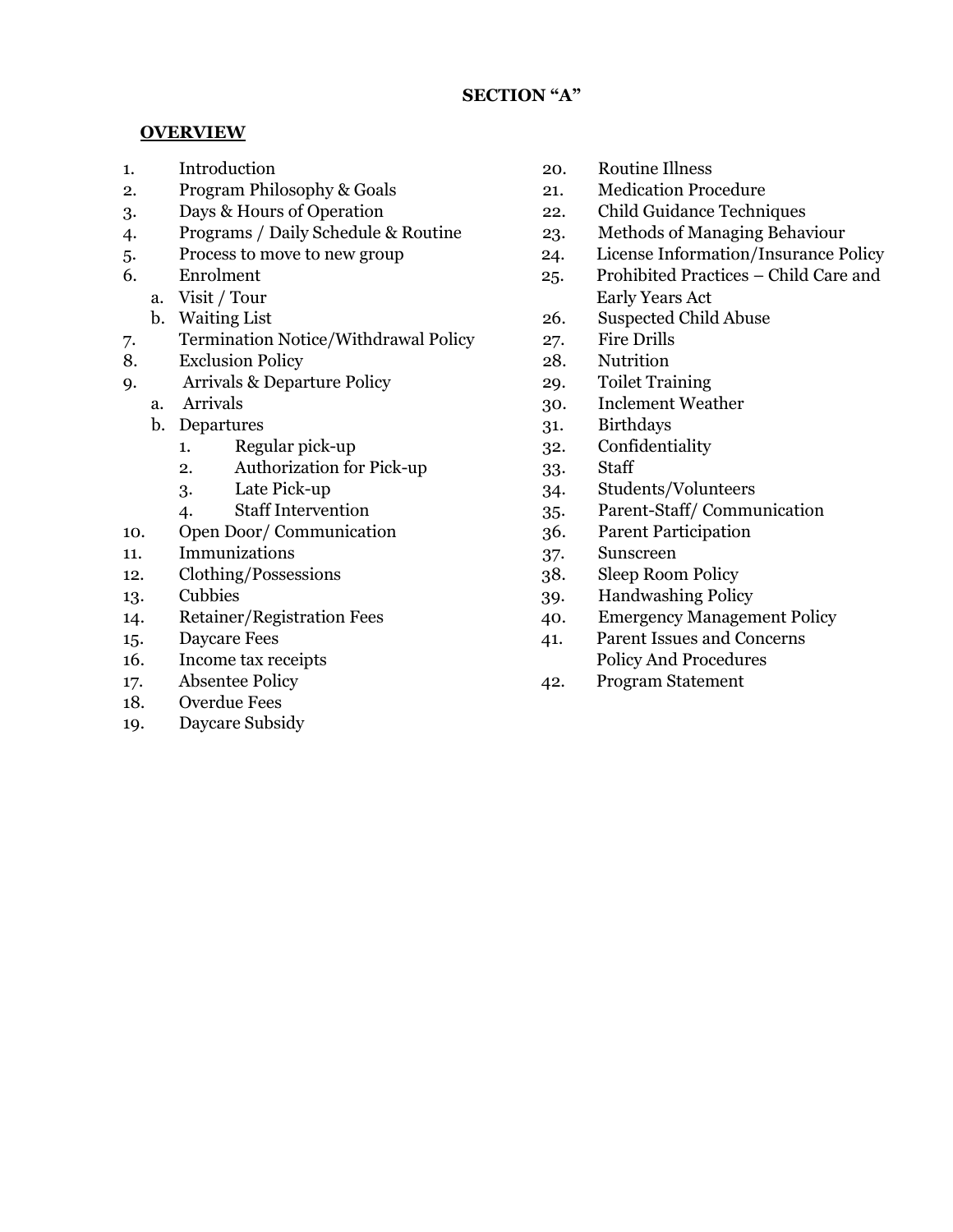# **1. GARSIDE DAY CARE INC. INTRODUCTION:**

Garside Day Care Inc. established in 1980 was designed to meet the needs of the families in our community. Our integrated, multi-cultural philosophy has proven successful and has contributed to our excellent reputation within both the local and professional community. We include diversity in our program.

# **2. PROGRAM PHILOSOPHY & GOALS:**

Garside Day Care Centre Inc. attempts to provide a positive learning environment for your child that enhances his or her level of development. Through play experiences and the guidance of specially trained staff, your child will be exposed to situations that will stimulate:

- 1. curiousity, initiative, and independence;
- 2. self-esteem and decision-making capabilities;
- 3. interaction with, and respect for others;
- 4. physical activity developing gross motor skills
- 5. communication skills;
- 6. fine motor development;
- 7. Spiritual development (grace before meals, Bible Stories and Sunday school songs).

Garside Day Care Centre Inc. strives to maintain a high standard of quality. We maintain our high quality of standard by participating in "Raising the Bar". This ensures that we are going above the Ministry standards to provide excellent care for your child

## **PROGRAM GOALS:**

At Garside Day Care Inc., we have developed an emergent program based on the document "How Learning Happens". We believe that children will learn when we follow these 4 core values.

- Belonging
- Well-being
- Engagement
- Expression or communication

We will incorporate this document into our program and continue to reflect and evolve so that our centre can continue to grow and provide the best childcare possible.

Parents can access the document How Does Learning Happen by going online [Link for How Does Learning Happen PDF download](file:///C:/Users/Lisa/Documents/Policies%20for%20Ministry%20visitsFINAL%20COPIES/www.ontario.ca/page/how-does-learning-happen-ontarios-pedagogy-early-years)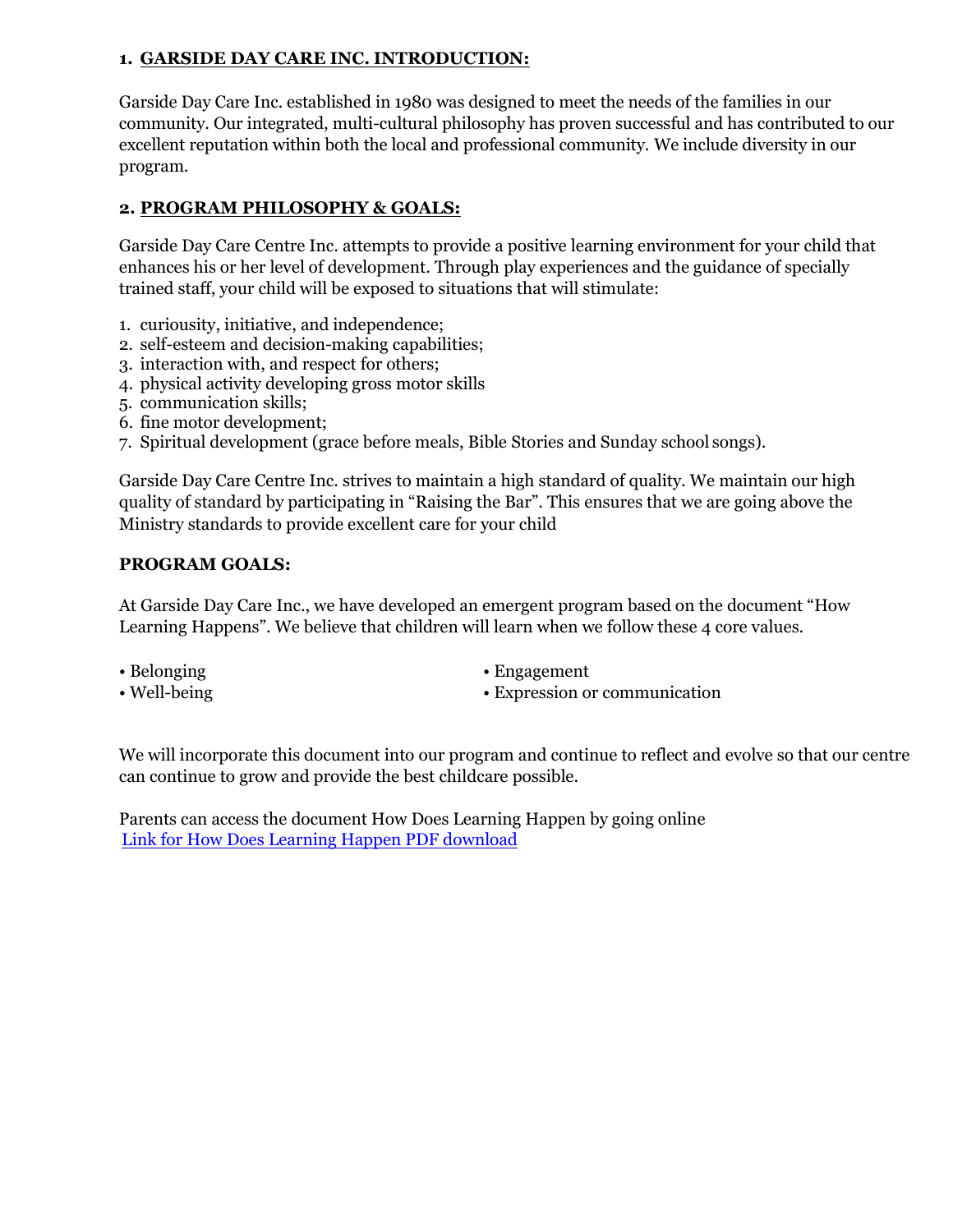# **DAYS AND HOURS OF OPERATION:**

#### **Garside Day Care Inc. provides care 52 Weeks of the year.** Our Centre Daily Hours: **Monday to Friday-7:00 a.m. to 5:30 p.m. During Pandemic closing is 5pm**

We do not, however, expect a child to be present for that long of a day. We ask that all children be present at Garside Day Care Inc. for 9:30 a.m. This allows them the opportunity to participate fully in the morning activities. If your child will be late due to a doctor, dentist, illness, or any other appointments please advise us by 9:30 a.m.

We will be closed for the following holidays:

| New Year's Day       | Victoria Day  | Thanksgiving      |
|----------------------|---------------|-------------------|
| <b>Family Day</b>    | Canada Day    | Christmas Day     |
| Good Friday          | Civic Holiday | <b>Boxing Day</b> |
| <b>Easter Monday</b> | Labour Day    |                   |

We are closed on statutory holidays and close at 1:00 p.m. on Christmas Eve and New Year's Eve Day. Announcements will be made prior to the holiday season.

We also will participate in Professional Developments for our staff. These days will not be payable days, but we will be closed.

## **4. PROGRAMS /DAILY SCHEDULES & ROUTINE:**

**Toddler Program:** Provides full-time childcare for children 16 months to 30 months. **Intermediate Program:** Provides full-time childcare for children 3  $\frac{1}{2}$  years to 4 years of age. **Toddlers**: \$275.00 weekly City of Hamilton Reduced Rate**: \$225** weekly **Preschool:** \$250.00 weekly City of Hamilton Reduced Rate**: \$200** weekly

## **5. PROCESS TO MOVE TO NEXT GROUP:**

Children move from one age group to the next based on the following:

| Availability of space in the older | Chronological age       |
|------------------------------------|-------------------------|
| age group                          | Developmental readiness |

The decision to move up a child to the next age group is made by the Program Supervisor in consultation with teachers and parent. Once a child is scheduled to move to the next group, the parent will be notified of the move date and any applicable fee changes.

# **6. ENROLLMENT - VISIT / TOUR:**

An interview tour will be arranged prior to enrollment to familiarize you and your child with the surroundings, answer questions, and receive admission forms. A non-refundable registration fee is also required. At this time the supervisor will arrange an orientation visit(s) for your child to become familiar with our program and facility. This is an opportunity for parents to observe our program in operation and meet our teaching staff. This is also time to answer any questions regarding our Childcare. Our policies and procedures will be explained to each family and a review of our parent handbook will be done at this time. Our philosophy will be discussed and our goals for the children in our program. Parents will be shown our weekly menus and allergies/food restrictions will be discussed at this time. Our medication policies will also be discussed as well as our discipline policies. A \$50.00 registration fee will be charged for each child enrolled and \$30.00 will be refunded at time of withdrawal.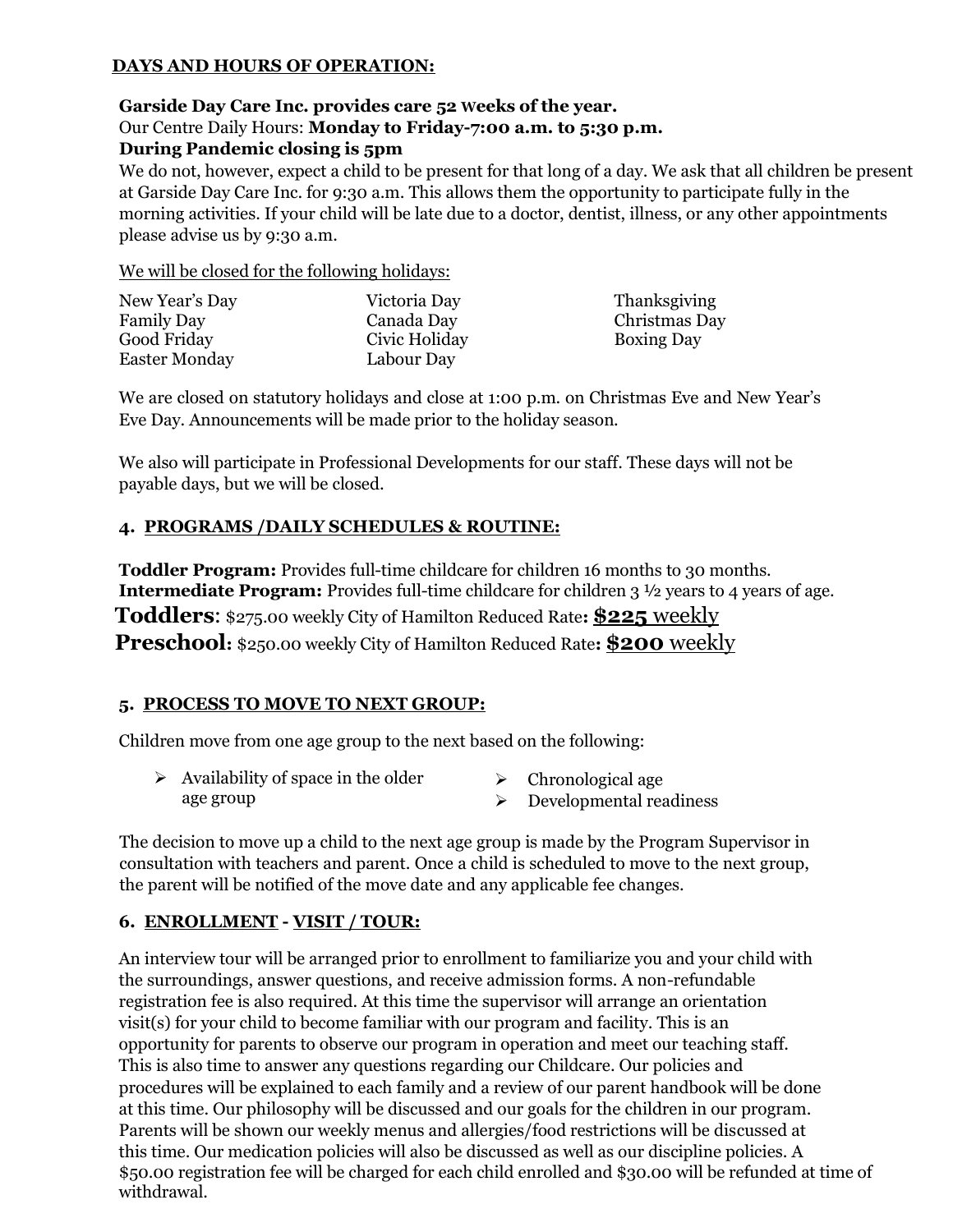# **The forms that parents will receive are:**

➢ Enrolment form ➢ Medical form ➢ Release form ➢ Financial Form ➢Immunization history / Doctors form ➢Permission to take pictures for documentation/ advertising/ media ➢Garside Day Care Inc. Parent Handbook

At this time, the supervisor will arrange for the new child to come in for an orientation visit(s) before actually starting in our program to ease the adjustment period. A non-refundable registration fee is also required to secure the child's placement in our program. Parents are informed that all enrolment papers must be fully completed and returned on or before child commences in our childcare.

#### **Waiting List:**

There will be no registration fee paid prior to a child's name being added to the wait list. Registration fees are payable once child has enrolled and are not refundable. A child's position on the waiting list will be maintained until they reach the top of the list and a space in the appropriate age group becomes available. Families who already have a child registered with Garside Day Care will have priority for the next available space. Garside Day Care will fill positions will full-time spots and make every effort to enroll part-time spots by matching up families. Once the child reaches the top of the list, the Program Supervisor will contact the parent to offer them the available spot. The parent has 48 hours to accept or decline the spot. Should they not accept the space at the time, they could request their name remain on the list. A subsequent refusal will result in their name losing priority on the list. Every reasonable effort will be made to contact the parent to offer the spot. No response will indicate that the spot has been declined.

#### **7. TERMINATION NOTICE:**

Two weeks written notice **MUST** be given if a child will be withdrawn from Garside Day Care Inc. Two weeks' fees will be charged in lieu of proper notice.

## **Our Withdrawal Policy is:**

- $\triangleright$  Two weeks written notice is required for withdrawal
- $\triangleright$  If sufficient notice is not given, the full fee is required

## **8. INCLUSION POLICY:**

 $\triangleright$  Space is not guaranteed if a child is withdrawn ➢ Garside Day Care Inc. reserves the right to terminate services if the policies are not followed, fees are not paid, or if the program is not suitable.

At Garside Day Care Centre Inc. we believe that children have the right to attend the childcare centre of their choice and the parents are integral to a successful integration process into childcare. We will make every attempt possible to be responsive to the needs of the children and families within our community. Like all children, children with special needs are welcomed into our centre and we feel that including children of varying needs and abilities enhances the entire childcare experience for all children, parents and caregivers. Children learn the uniqueness and individuality of people and learn to understand and accept others. Our staff are dedicated to being collaborative and flexible in their approach to caring for and supporting all children to develop to their maximum potential. We believe in forming partnerships with families and outside service providers to find ways to include and meet the developmental needs of all children and remove barriers that prevent children from actively participating in the activities at our centre. **Withdrawal:** If the Centre is having difficulties meeting the child's needs, we will ensure that all families asked to withdraw are dealt with in a fair and equitable manner. The notice of withdrawal is consistent with the Withdrawal Policy of the Centre and is the same for all families. Garside Day Care Inc. takes reasonable care in assessing the child's needs and the Program's ability to support those needs.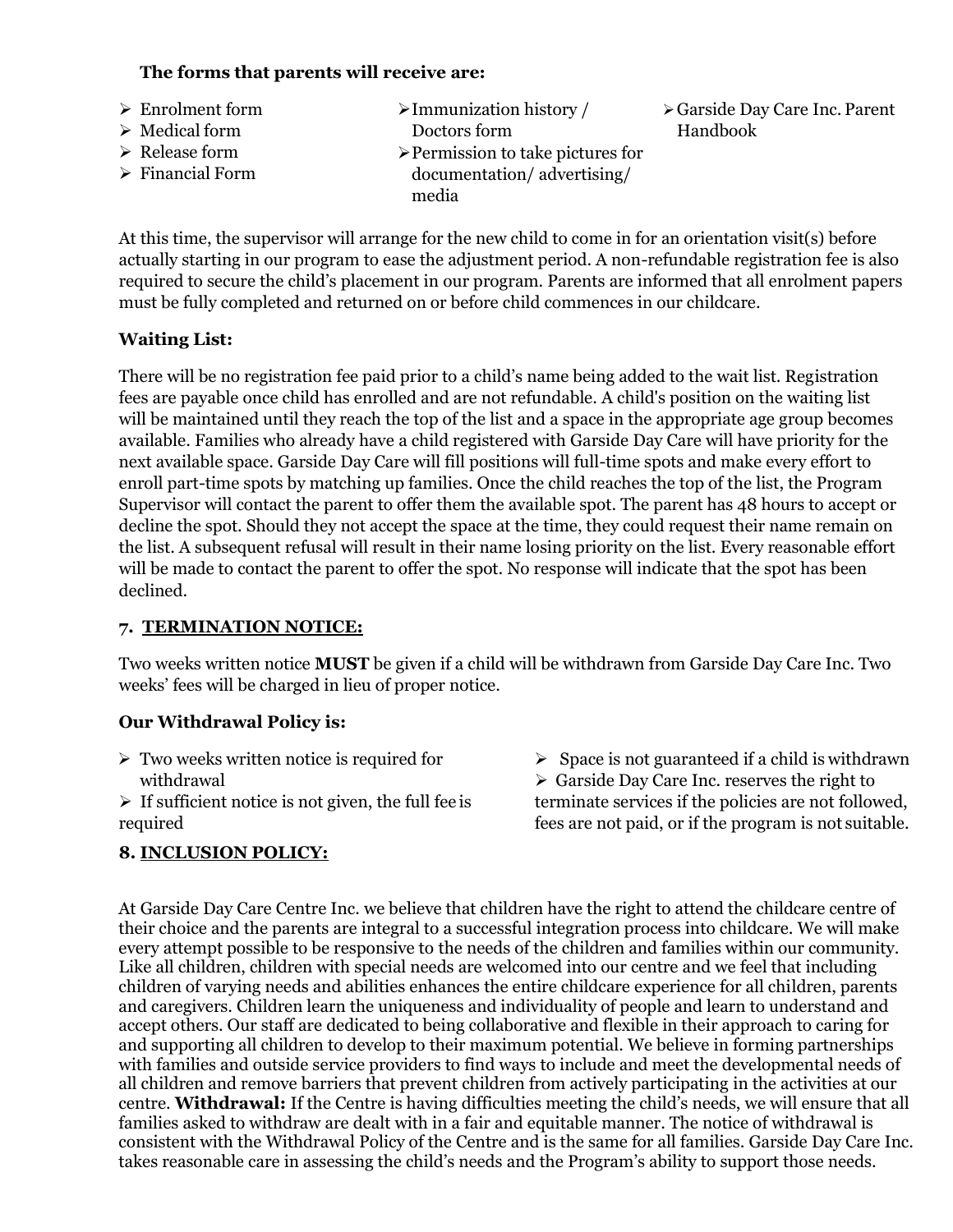Garside Day Care ensures all special needs resources and outside agency support have been exhausted prior to the Notice of Withdrawal.

# **9. ARRIVAL AND DEPARTURE POLICY:**

#### **Arrivals:**

We encourage parents to have a regular routine and time for bringing their child to the centre. Upon arrival, parents must bring their children into their class and inform the staff on duty of their presence. At this time, it is a good opportunity to relay any messages regarding your child (e.g. restless sleep, no breakfast, administered medicines, changes in pick up person, etc.). Parents are asked to notify the childcare by 9:30 a.m. if their child will not be attending.

#### **Departures:**

Regular departures: When picking up your child in the evening, please make sure that the staff is aware of your departure. Children are allowed to leave Garside Day Care Inc. **ONLY** with a parent or person authorized on the release form. If someone other than the parent is to pick up a child, staff must be notified in advance. Designated persons picking up child up are required to show picture identification until the staff is familiar with them. Children will **NOT** be released until these conditions are met.

## **Authorization for pick-up:**

Upon enrollment of children, there is a place on the registration forms where families need to indicate the names of those people who are "AUTHORIZED" to pick up their child. We ask that the staff be informed ahead of time when someone different will be coming, either by writing a quick note and giving to a staff member when dropping off a child in the morning or by giving us a phone call during the day as the plans change. Please inform those authorized to pick up that photo ID will be required. If there is any specific situation which someone is denied access as a result if a court order, this must be discussed with the Supervisor or Director.

#### **Late pick-up:**

Children become anxious when parents are late. It is the parent's responsibility to arrive at Garside Day Care Inc. in time to pick up their child before 5:30 p.m. If a parent is unable to be at Garside Day Care Inc. by 5:30 p.m., we ask that they make alternate arrangements for the child to be picked up. A late fee of \$1.00 per minute will be charged for any pick-up after 5:30 p.m. This fee is to be paid directly to the staff member on duty, as it is financial representation for their additional time worked. The clock at Garside Day Care Inc. shall be used as a basis for the official time. **PLEASE NOTE:** The privilege of late pick-up is extended to parents in emergency situations only. It is not to be taken advantage of.

#### **Off-Premises Activities:**

The daycare will take the children off premises for walks around neighbourhood. Staff/child ratios will be maintained on all walks. A First-Aid Kit and emergency cards with updated information will be brought on all walks and at least one cell phone will be brought on the walk.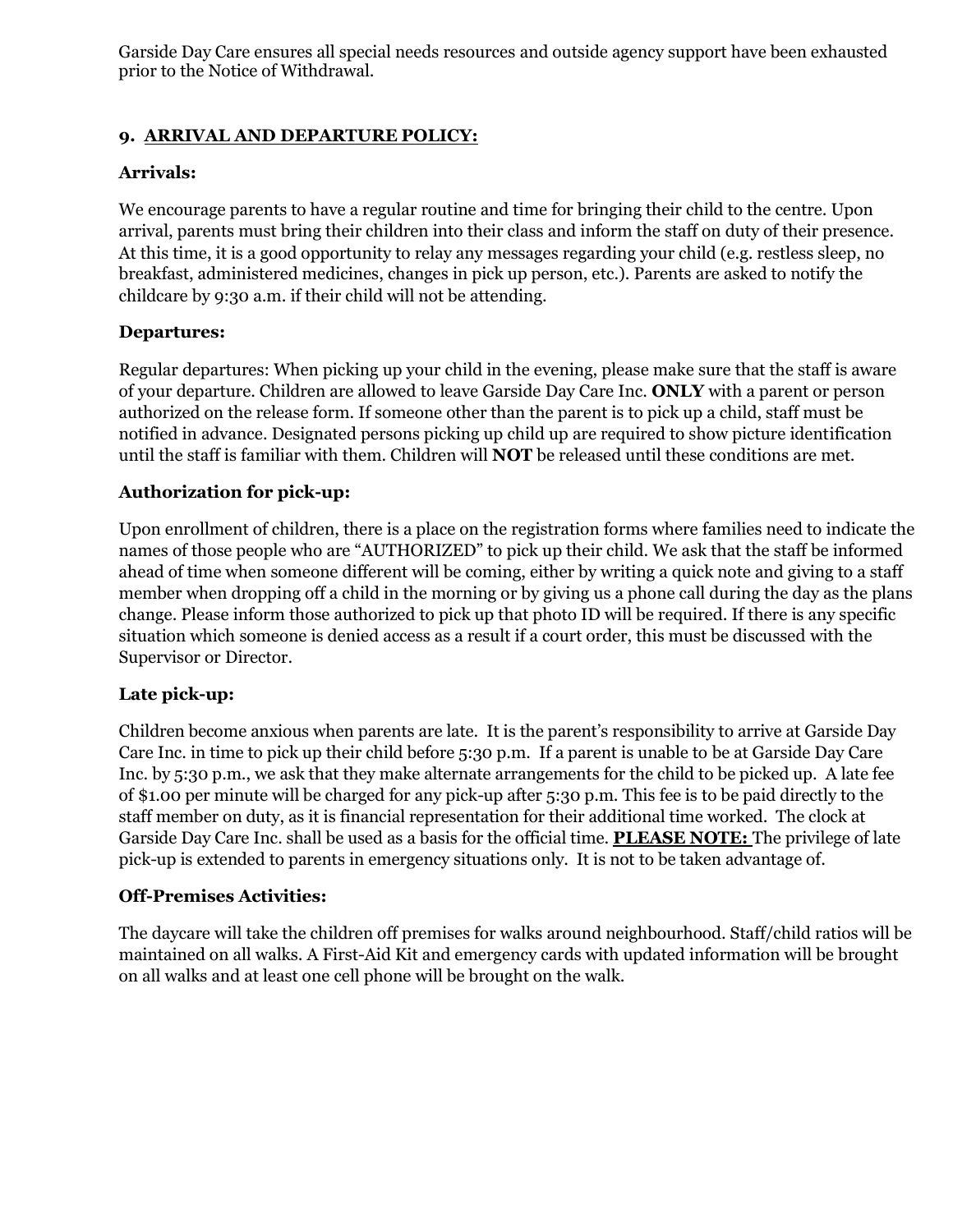# **Staff Intervention:**

If a parent or authorized person comes to pick up a child and the staff feel they are impaired in any way (e.g. drugs or alcohol) the following procedure will be followed:

If the staff member believes the individual is impaired, he/she will look for other signs of substance abuse. These can include:

- Smell of alcohol on the breath
- Pupils too large or too small
- Slurred speech
- Wavering or unsteady when standing/walking

• Glossy or red eyes

If any of these signs/symptoms are present, the staff member will:

1. Inform the individual that they cannot remove the child from the premises based on the Policy and Procedure for impaired pick-up.

2. Try to persuade the individual to call a parent or emergency contact to pick them up. (staff may make this call).

- 3. If unsuccessful, ask the individual to call a taxi.
- 4. The child will remain at Garside Day Care Inc until alternate arrangements can be made.

If the individual is uncooperative, attempts to leave Garside Day Care Inc. or decides to walk home or drive with the child, the staff member will:

- 1. Tell the individual they will be contacting the police.
- 2. Immediately call 911. Tell the dispatch about the situation and that they require immediate assistance.
- 3. Staff can ask for assistance from parents that are arriving at Garside Day Care Inc.

## **10. OPEN DOOR/COMMUNICATION:**

It is our goal to maintain open communication with families, as much as possible. Please feel free to call during the day if you are concerned about your child or wish to speak to your child's teacher.

# **11. IMMUNIZATIONS:**

All children need to be up to date on the appropriate immunizations. Families are asked to notify the office in writing of any immunizations your child (ren) receives so that our files can be kept up to date. The Public Health Nurse checks all files on an annual basis and may exclude children from attending who have not met these requirements.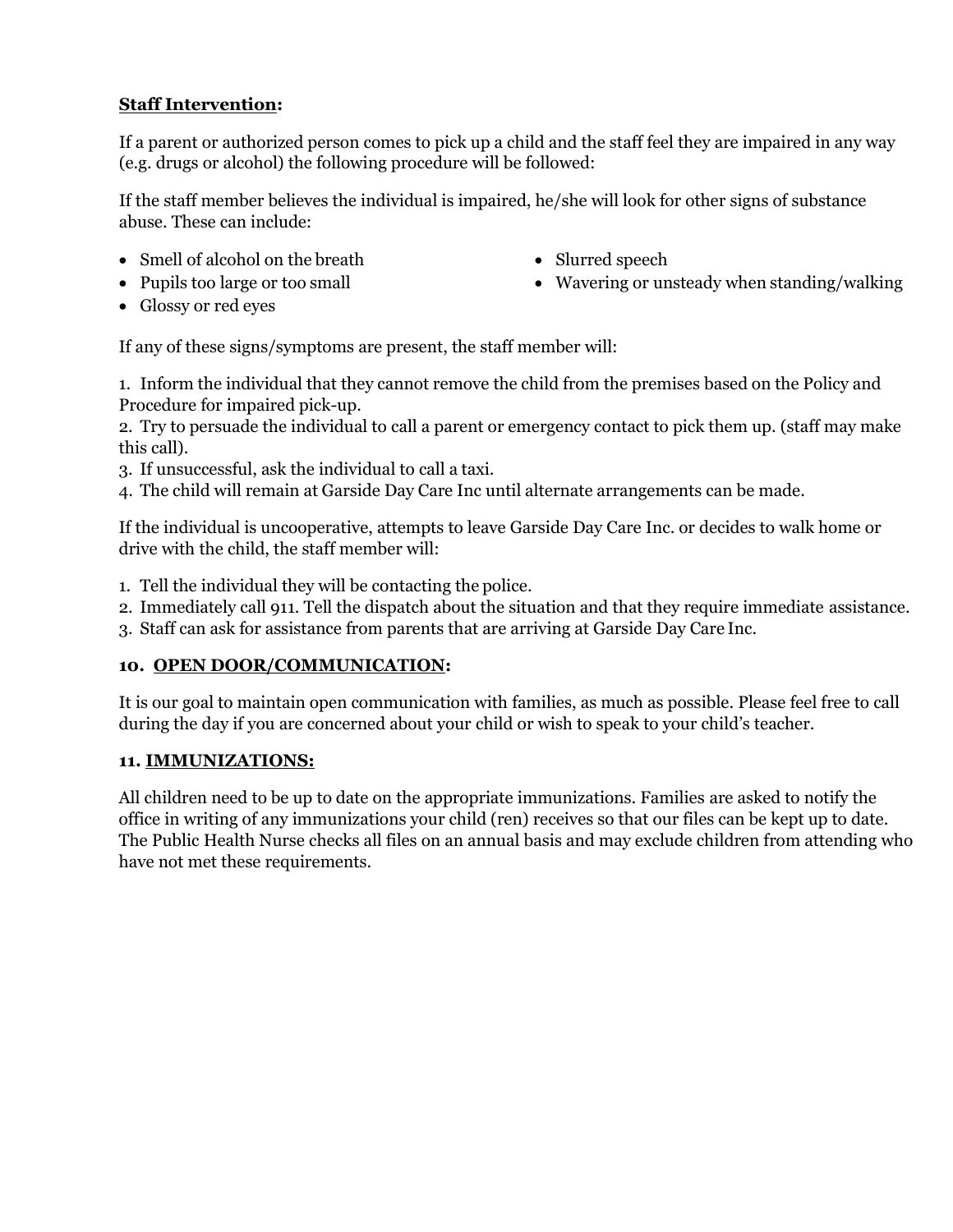#### **12. CLOTHING/POSSESSIONS:**

**INDOOR:** Please let your child wear comfortable & washable play clothes that are easy for the child to manage. Each child should have a complete change of clothes in his/her cubby. **ALL** items of clothing **MUST** be **LABELLED.**

**OUTDOOR:** Children must be dressed appropriately for outdoor play, as our license requires children spend two hours outside, weather permitting. In hot weather, please do NOT let your child wear thongs or clogs to school. We find them very dangerous on the outdoor equipment and children tend to slip in them. In cold weather, children must be appropriately dressed in snowsuits and outdoor clothing that is durable and if possible waterproof. A second or third pair of mittens advisable as they very often get wet. **ALL** items of clothing **MUST** be **LABELLED.**

#### **SPECIAL POSSESSIONS**

It can be very upsetting for a child to lose a special possession. Children are, therefore, encouraged to leave their personal belongings at home unless specifically requested for a special activity.

#### **13. CUBBIES:**

All children at Garside Day Care Inc. will be assigned a cubby for their coats, boots, and personal belongings. We suggest using backpacks to transport their belongings back and forth as it is easier to track their items during the day. It is the Parent's responsibility to keep their child's cubby clean and empty cubbies out on a weekly basis (if your child is part-time please empty daily). We feel that this is important to help with the aesthetics of Garside Day Care Inc.

Sometimes the transition into a child care program can be difficult. In order to help this transition, become a little easier, children are welcome to bring in special blankets, sleep toys, etc. from home for added comfort. These items brought from home **MUST** be properly labelled and put in the child's cubby. This way, we can keep them from getting lost.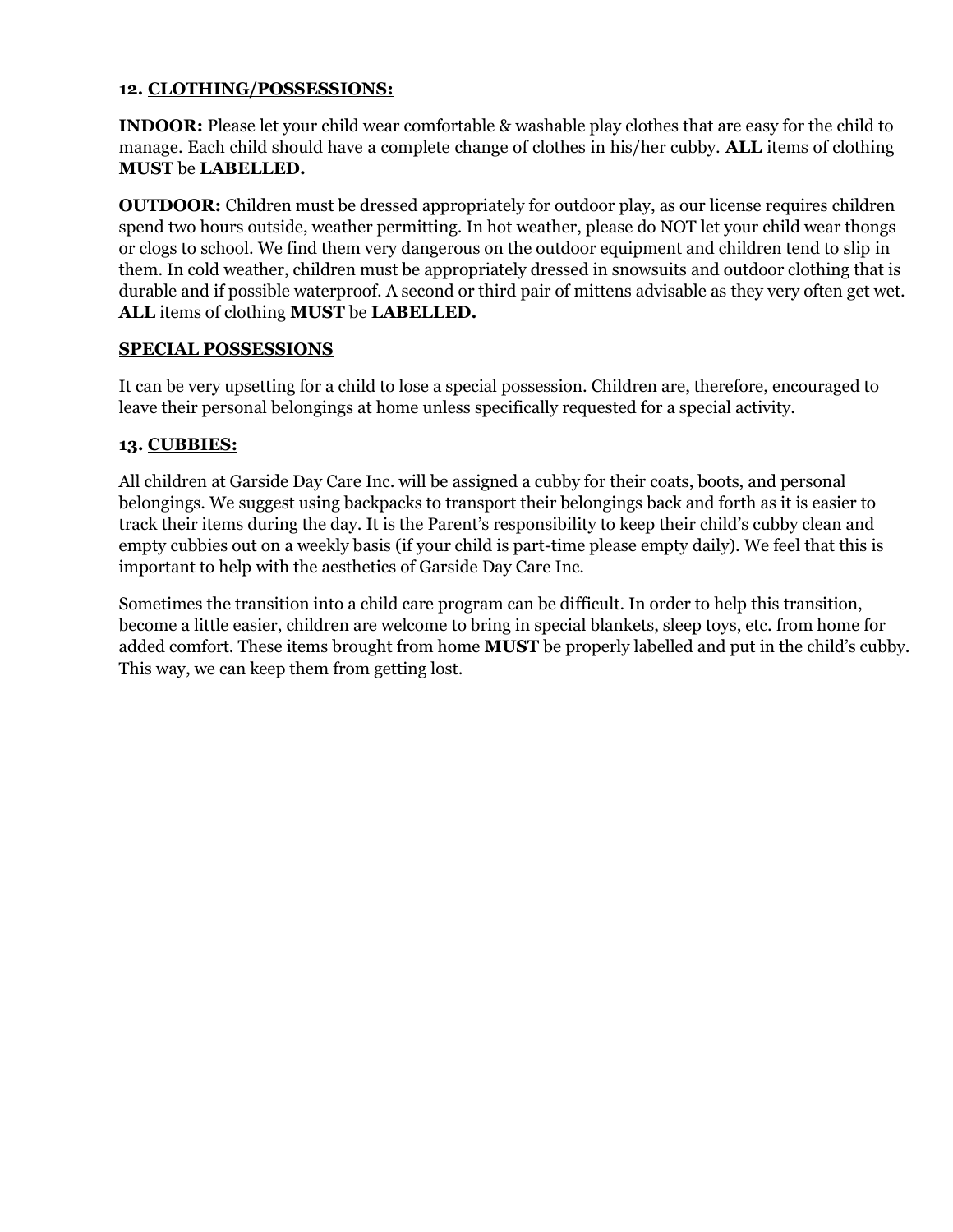## **SECTION "B"**

# **FINANCIAL ISSUES**

**14.**Retainer **15.**Day Care Fees **16.**Income Tax Receipts **17.**Absentee Policy **18.**Overdue Fees **19.**Day Care Subsidy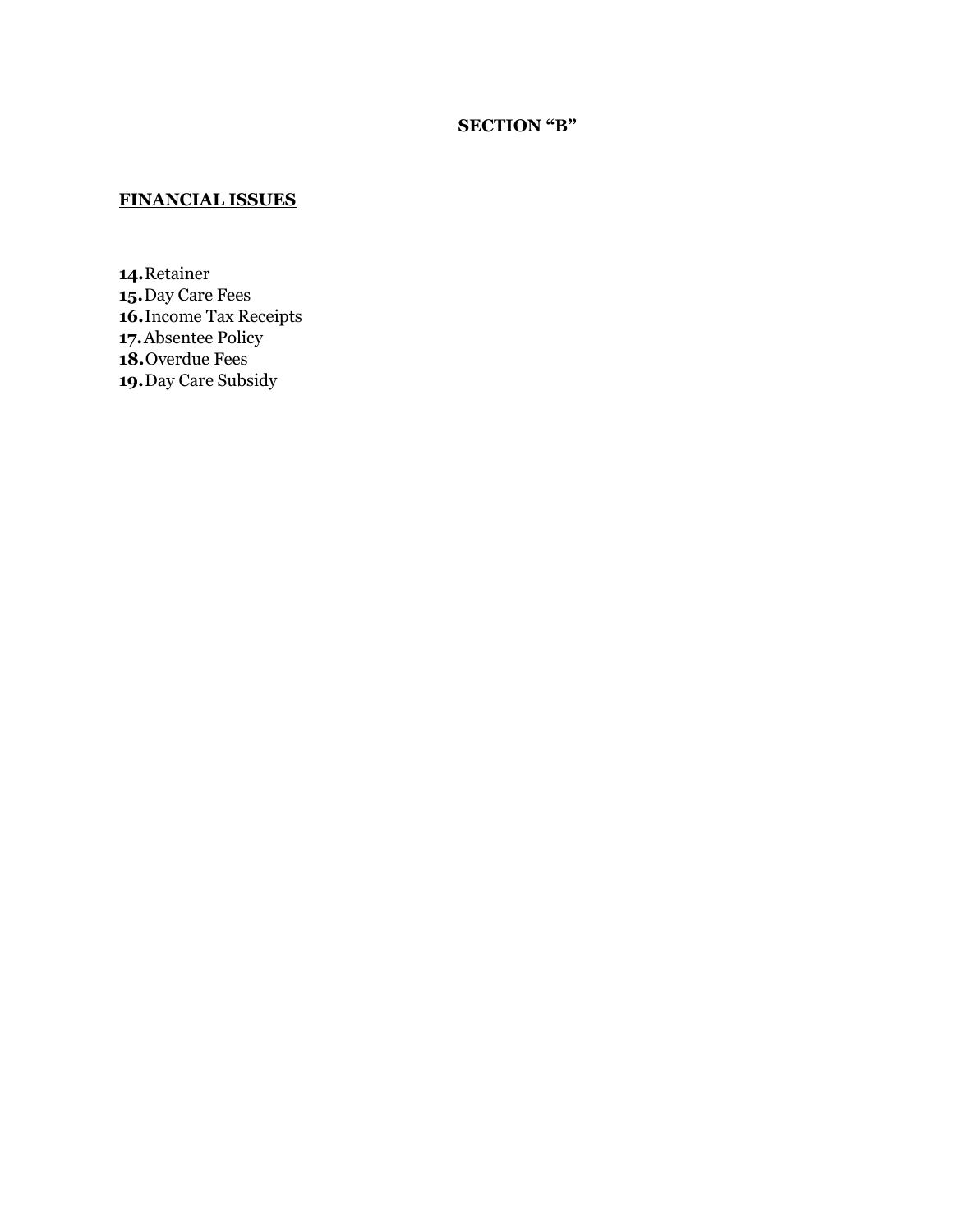#### **14. RETAINER/REGISTRATION FEE:**

Upon acceptance and subsequent enrollment, families are required to pay a registration fee of \$20.00 per family.

#### **15. DAY CARE FEES:**

Day Care fees are charged on a weekly basis. Parents are required to pay their fees in cash on Monday of each week. (Or on the first day the child is in attendance).

All cash payments must be given directly to a staff member in an envelope clearly marked with your child's name on the outside of the envelope.

Every family receives an enrollment package when starting Garside Day Care. It is imperative that all forms are completed and returned before, or on the day of, their child starts at Garside Day Care Program.

Parents are required to pay for all regularly scheduled days of attendance, including statutory holidays, early closure holidays, snow days, sick days and vacation.

Parents who pay a user fee (Support Services) are required to pay their user fee on the first day of each month. If a family has a large contribution to pay each month, arrangements can be made with the supervisor to make weekly payments, as long as the full amount is paid by the end of each month.

Our policy is very clear, and this is explained to our parents at the time of the initial interview.

#### **16. INCOME TAX RECEIPTS:**

All childcare services are tax deductible. An income tax receipt will be issued to each family, reflecting the fees paid from January 1<sup>st</sup> to December 31<sup>st</sup> of each year. Tax receipts are available to be picked up or mailed by February 28<sup>th</sup> of each year.

#### **17. ABSENTEE POLICY:**

If your child is going to be absent, please call the daycare to let us know that your child will not be attending.

#### **18. OVERDUE FEES:**

The following action will be taken for collection of overdue fees:

- 1. Parents will be reminded verbally by the Supervisor of the overdue amount.
- 2. For any fees outstanding at the end of one week, the Supervisor of the overdue will remind the parents one more time.
- 3. If fees are still outstanding at the end of the second week, a letter from the director requesting payments of fees will be sent out.
- 4. As a last resort, Garside Day Care may refuse attendance of a child until the balances of all outstanding fees are paid in full.

## **19. DAY CARE SUBSIDY:**

Garside Day Care holds a Child Care Subsidy Contract with The City of Hamilton, Support Services Division. Qualifying families may be eligible for a subsidy through Support Services. For further information, please speak with the Supervisor who will be happy to assist you.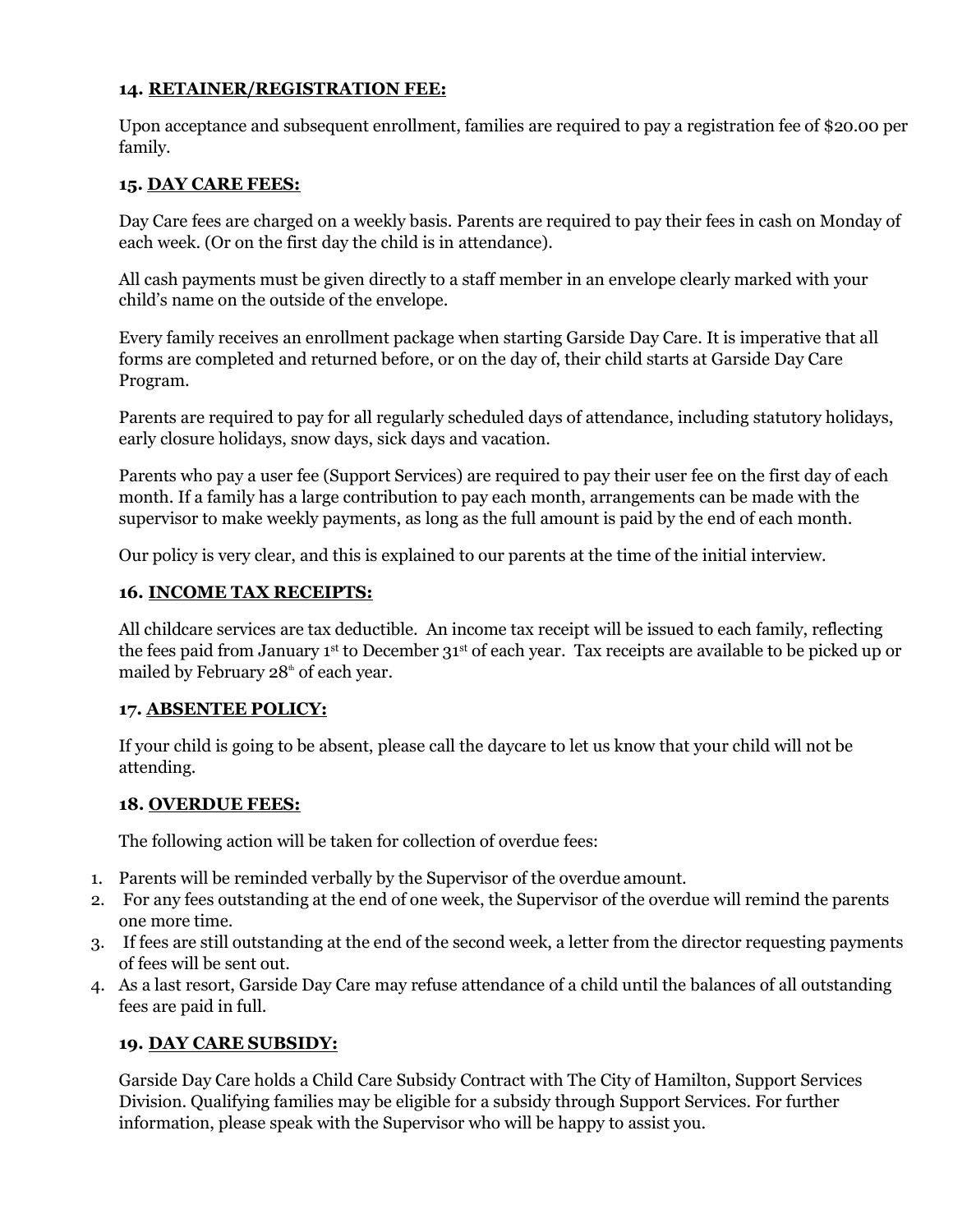# **SECTION "C"**

# **ILLNESS AND MEDICATION**

**20.**Routine Illness

**21.**Medication Administration/Anaphylactic Policy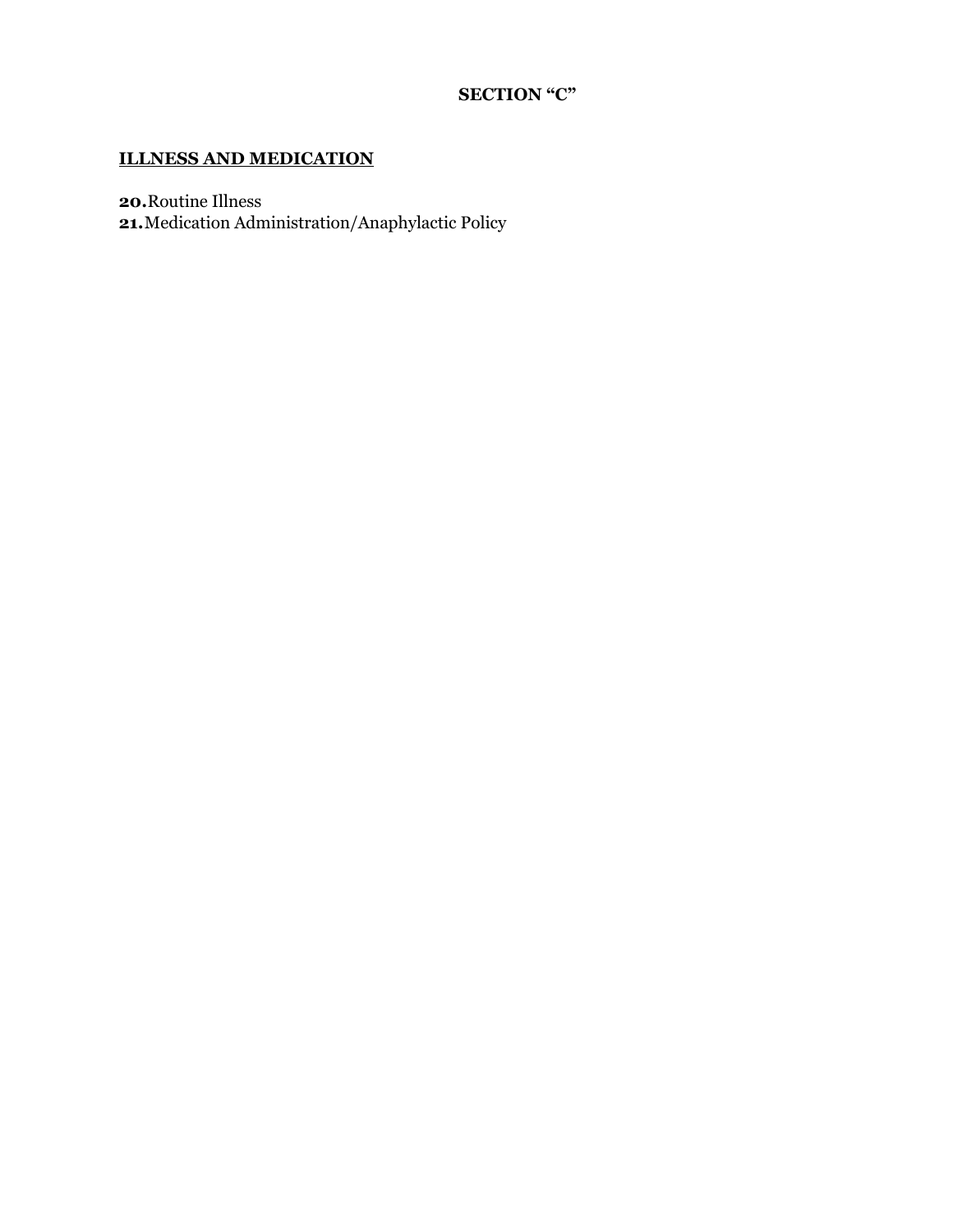#### **20. ROUTINE ILLNESS:**

A health check is done daily upon each child's arrival at Garside Day Care. We follow Public Health and Day Nursery Act guidelines on illness and exclusion policies. A child who has experienced any of the following symptoms in the preceding 24 hours will not be admitted to Garside Day Care. If a child experiences any of the following symptoms while in attendance at Garside Day Care, the parent, or authorized person, will be required to pick up the child as soon as possible.

- $\triangleright$  Diarrhea, two or more, or change from the normal  $\triangleright$  Weeping lesions
- ➢ Fever
- ➢ Vomiting
- $\triangleright$  Eye discharge(yellow/green)
- ➢ Severe cough
- ➢ Yellowish skin or eyes
- 
- ➢ Unusual rashes
- $\triangleright$  Irritability, continuous crying
- ➢ Requires more attention than can be provided
- $\triangleright$  Unable to participate in regular daily activities

Children who become ill while at Garside Day Care will be separated from the other children with a staff member (and if necessary, will be isolated) while waiting to be picked up from Garside Day Care. This is done to ensure that the illness does not spread to other children and staff. Frequent hand washing, toy disinfecting and other precautions will be done regularly to prevent illness.

## **21. MEDICATION ADMINISTRATION:**

The administering of prescribed and non-prescribed medications is set out and governed by the Early Education Act. The Early Education Act stipulates that any medication may be administered when the following measures are taken.

 $\triangleright$  Medications must be accompanied by written authorization from a parent. (Garside Day Care will provide these forms).

➢ Medication must be in its original container. The pharmacy prescription label must state the child's name, dosage and instructions for storage, the name of prescribing doctor, and the current date.

➢ All medication must be kept in locked containers. Medication must NOT be left in the classrooms or your child's cubby/bag. *Non-prescription medications will be administered at the Garside Day Care only if accompanied by a note from the doctor, outlining the medication name, dosage, and administration instructions, reason for taking medication (e.g. teething, pain or fever relief, cough etc.) The parent must provide these medications.*

➢ Due to allergies and food handling practices, Garside policies will help to reduce exposure to allergies**.**

 $\triangleright$  Garside Day Care Inc. is a peanut-free centre and has postings upon entrance to notify parents and visitors. Garside Day Care Inc. provides 2 daily snacks and lunch for children, so parents are asked not bring outside food. If a child has a special diet, then the parent will consult with Supervisor to accommodate their needs. This could include the cook providing an alternative or the parent bringing infood for their child only.

- $\triangleright$  An Information sheet indicating the type of anaphylactic allergy will be placed in the child's file. This information will also be posted in each classroom, the food prep area, eating area, educator room and a copy will be placed in each program binder.
- ➢ We will administer over the counter products such as sunscreen, moisturizing lotion, lip balm, insect repellant, hand sanitizer, and diaper cream. A "Blanket" form will be signed by parent to authorize the application of the products.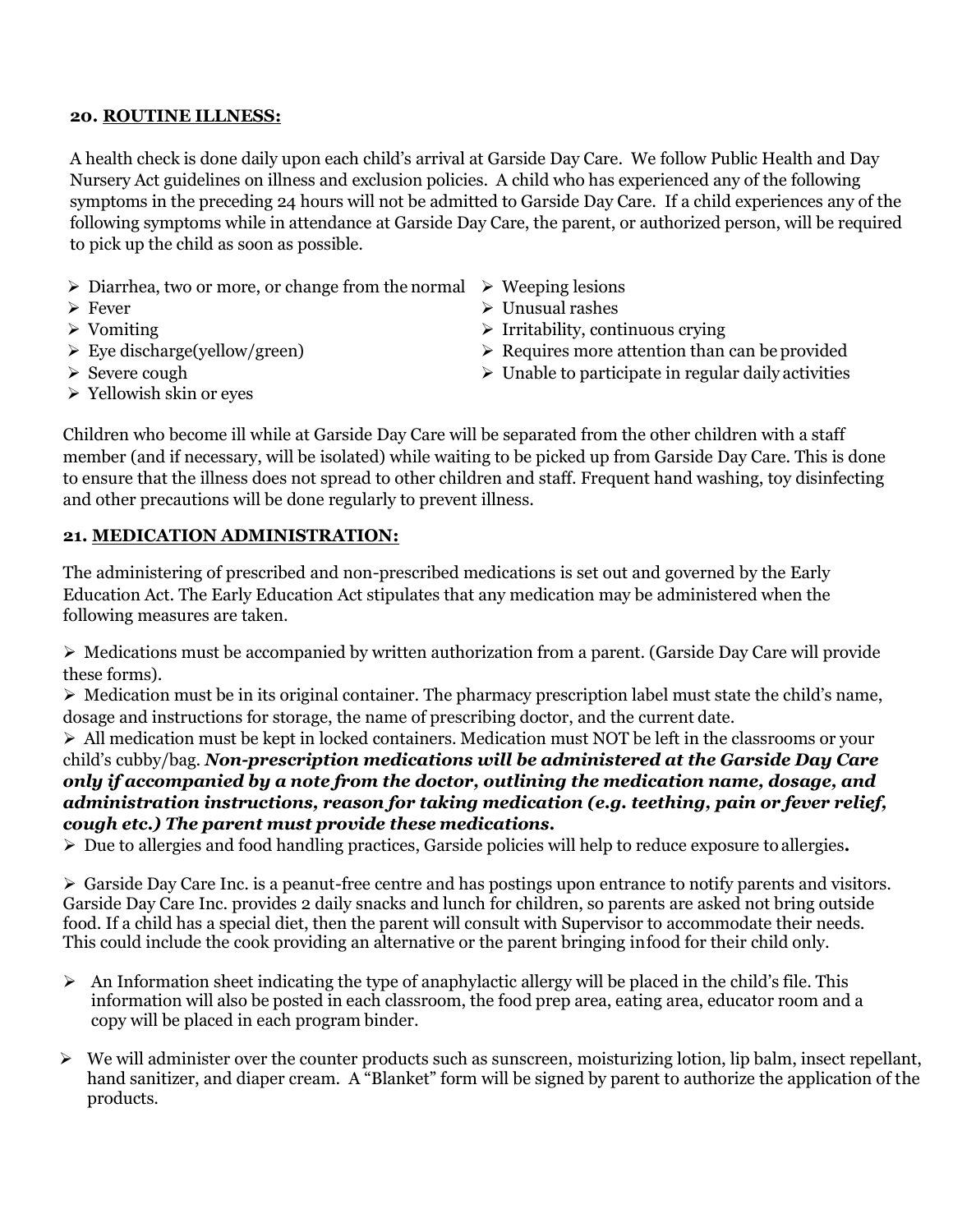# **SECTION "D"**

# **BEHAVIOUR MANAGEMENT POLICY/FIRE DRILLS**

**22.**Child Guidance Techniques

- **23.**Methods of Managing Behaviour
- **24.**License Information/ Insurance Policy
- **25.**Prohibitive Practices Early Education Act
- **26.**Suspected Child Abuse
- **27.**Fire Drills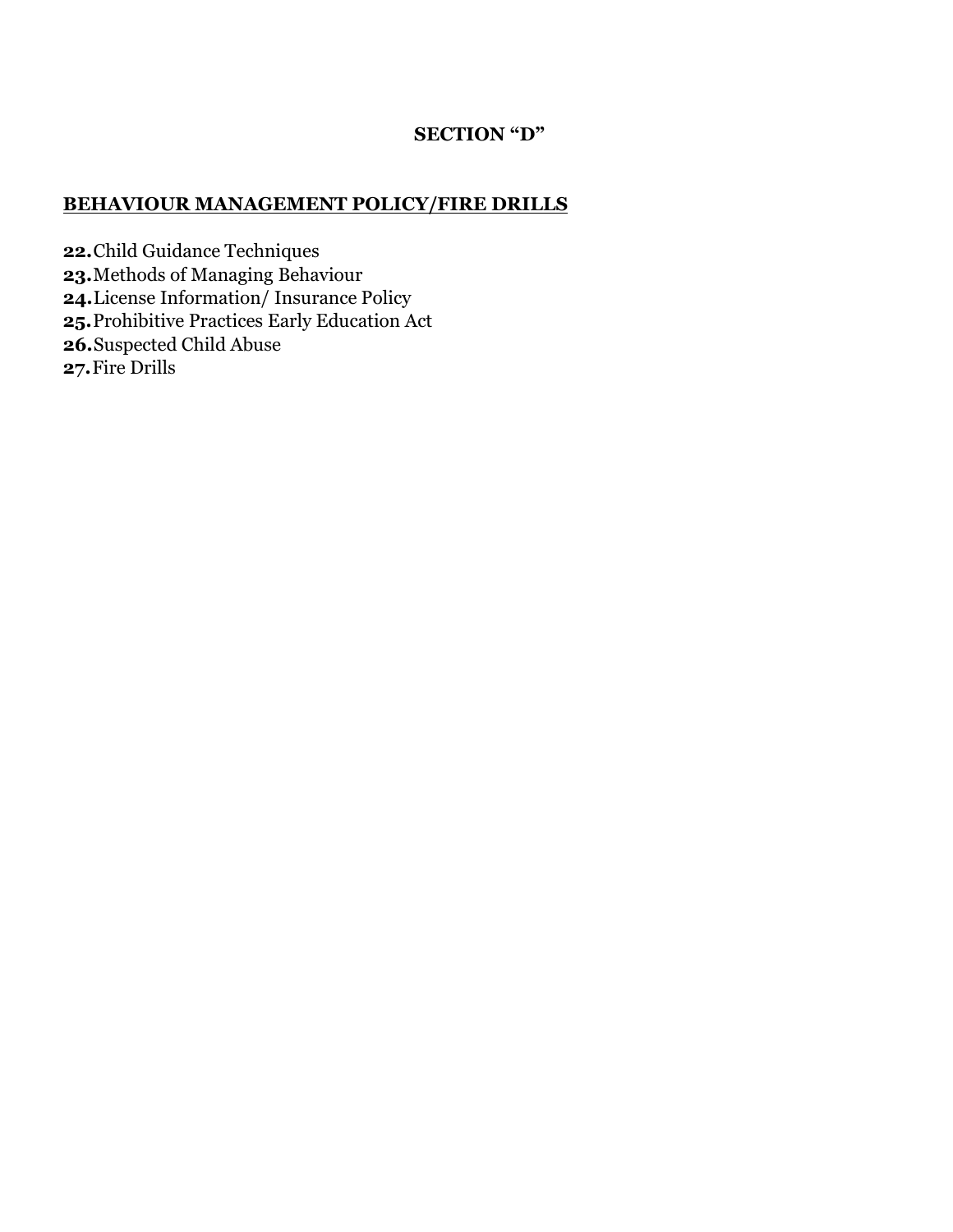# **22.CHILD GUIDANCE TECHNIQUES:**

- ➢ Children will be guided in a positive manner that is appropriate to their age and developmentallevel.
- $\triangleright$  Guidance will assist the children to learn self-discipline and appropriate behaviours.
- ➢ Limits or rules of an activity or play area will be clearly outlined to all children. They will be repeated as needed.
- ➢ Regular staff intervention will be in the form of praise, hugging, encouraging, comments and reminders to children of acceptable behavior. Where possible intervention will permit, logical consequences.
- ➢ Staff will use soft, supportive voices, model acceptable behavior and not discuss the children's misbehavior in front of them.
- ➢ An adult will supervise children in attendance at all times.
- ➢ Snacks/meals: Children will be encouraged to feed themselves and to at least taste all foods. Force-feeding or withholding of any food or drink is not allowed.
- ➢ Rest Time: Children will rest each day after lunch time. Anyone unable to sleep after 1 hour will be allowed to play quietly under supervision.
- ➢ Washroom: children will be assisted through the washroom routine according to the amount of adult help they require. Hands must be washed after going to the bathroom and before eating.
- ➢ Transitions: children will be streamed in small groups to the washroom, cubbies and sleep room and will not be made to wait without teacher directed activities (e.g. circle time, books etc.). Lining up should be discouraged.

# **23.METHODS OF CHILD GUIDANCE:**

In the event that a child needs guidance, one of the following techniques will be employed. Wherever misbehavior is attention seeking it will be ignored unless it poses a potential danger.

- $\triangleright$  Children will be given a clear direction regarding the limits of the play area or routine.
- ➢ Children unable to comply will be re-directed to another activity.
- $\triangleright$  Children will be given a choice of 2 -3 alternate activities.
- ➢ Teachers' will acknowledge the child's feelings.
- ➢ Teacher's responses to misbehavior will be in a soft, supportive voice. The focus of the intervention shall be the deed, not the child.
- ➢ Where discipline is deemed necessary, teachers will use the least restrictive alternative. Time-limited abstinence from an activity may be one alternative by offering another activity. The teacher may take the child to another room if a child is endangering themselves or others.

# **24. LICENSE INFORMATION:**

Garside Day Care Inc. is fully licensed by the Ministry of Community and Social Services and the Early Years Learning Act. and it's accompanying regulations. Garside Day Care Inc. is inspected on an annual basis and a renewal license is issued provided when all requirements are met. The license is displayed at Garside Day Care Inc. for parents to review.

# **INSURANCE POLICY**

Garside Day Care Inc. has insurance coverage for the children and staff as required by the City of Hamilton and the Ministry of Education (CCEYA)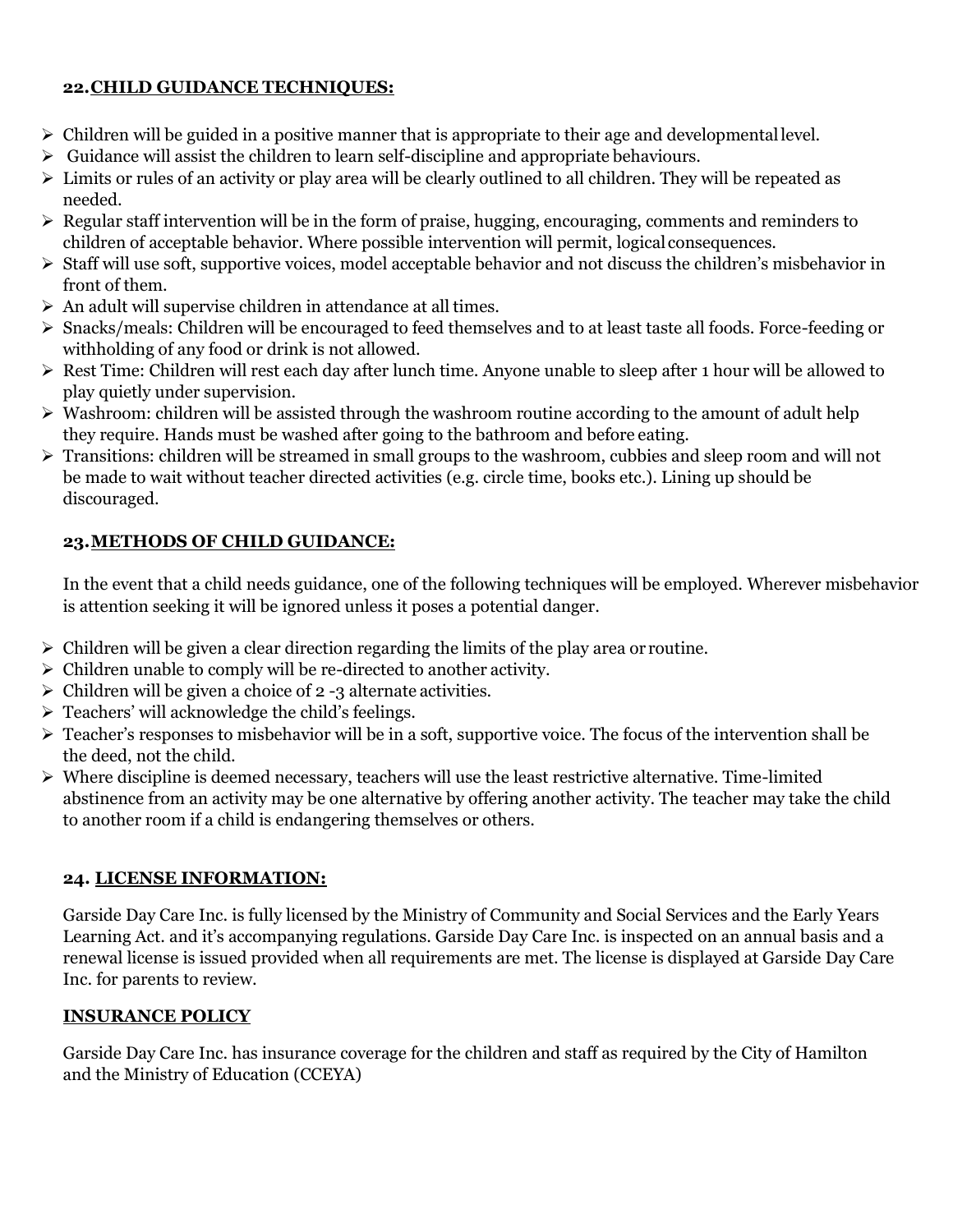# **25. PROHIBITED PRACTICES- CHILD AND EARLY YEARS ACT:**

No staff, volunteer or student shall use:

- ➢ Corporal punishment of any kind, nor shall he/she permit punishment by another child or group ofchildren.
- ➢ Deliberate harsh or degrading measures that would humiliate a child or undermine a child's self-respect.
- ➢ Deprivation of a child's basic needs including food, water, shelter, clothing or bedding.
- $\triangleright$  Lock or permit to be locked for the purpose of confining a child, the exits of the childcare centre.
- ➢ Use a locked or lockable room or structure to confine a child who has been withdrawn from otherchildren.
- ➢ depriving the child of basic needs including food, drink, shelter, sleep, toilet use, clothing or bedding; or
- $\triangleright$  inflicting any bodily harm on children including making children eat or drink against their will.

## **26.SUSPECTED CHILD ABUSE:**

Abuse has been defined in Section 47(1) of the child welfare Act as:

1. Physical harm

2. Malnutrition or mental ill health to a degree that if not immediately remedied could seriously impair growth and developmental or result in permanent injury or death

3. Sexual molestation

Any staff members who suspect that a child is being abused has a legal responsibility to report the suspicion or incident to Children's Aid Society or the Catholic Children's Aid Society.

# **27.FIRE DRILLS:**

Garside Day Care has a written procedure for fire drills that has been approved by the local fire department. Every staff member is familiar with this procedure, and each room has specific instructions for moving the children safely out of the building. The procedures are posted in each room and drills are conducted monthly. Our emergency evacuation locations are: 1. Dr. John M. Perkins Centre - 1429 Main Street East Hamilton ON

2. W.H. Ballard School - 801 Dunsmure Ave. Hamilton, ON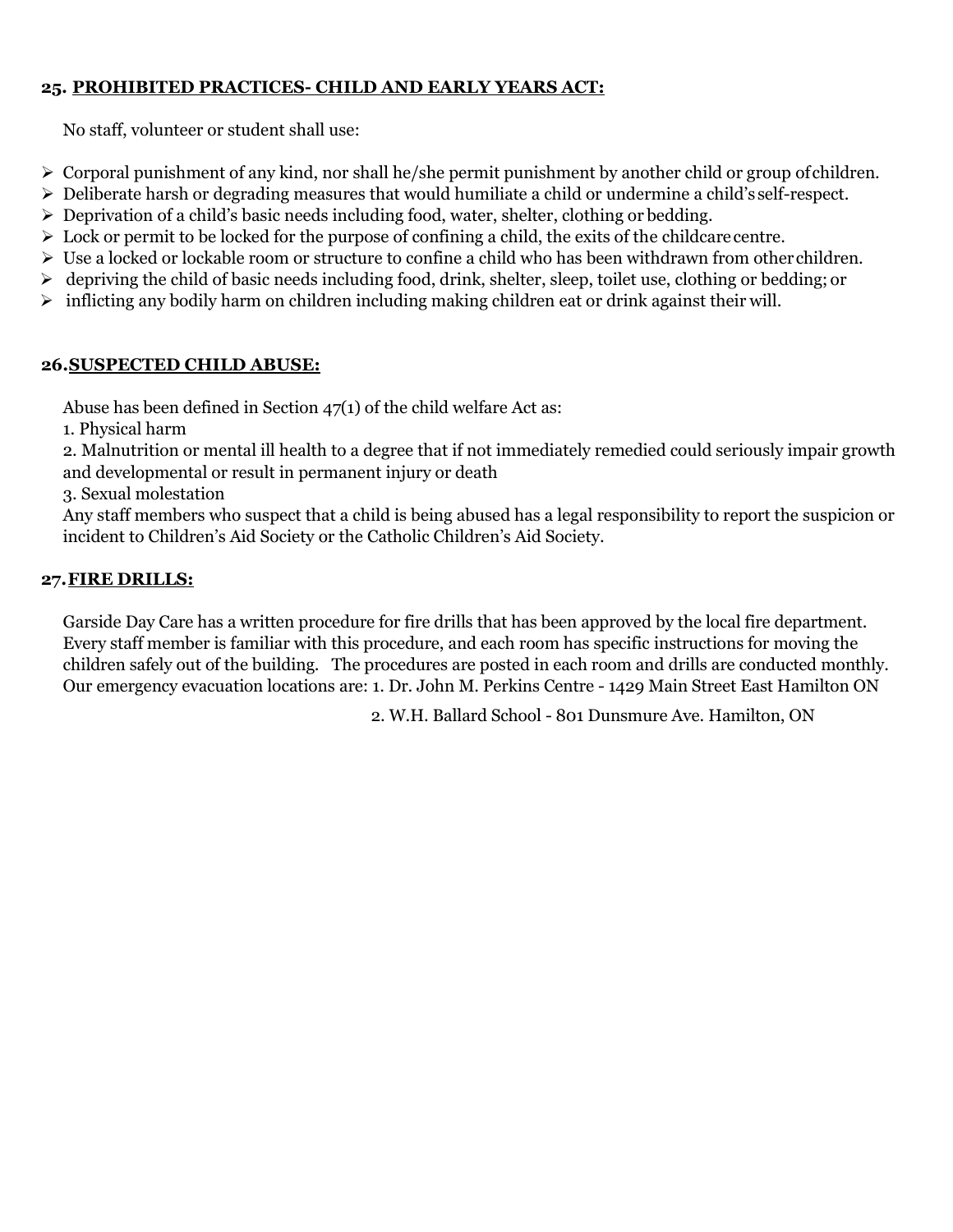#### **SECTION "E"**

#### **GENERAL INFORMATION**

28. Nutrition

- 29. Toilet Training
- 30. Inclement Weather
- 31. Birthdays
- 32. Confidentiality
- 33. Staff
- 34. Students/Volunteers
- 35. Parent/Staff Communication
- 36. Parent Participation

37. Sunscreen

- 38. Sleep Room Policy
- 39. Hand Washing Policy
- 40. Emergency Management Policy
- 41. Parent Issues and Concerns Policy And Procedures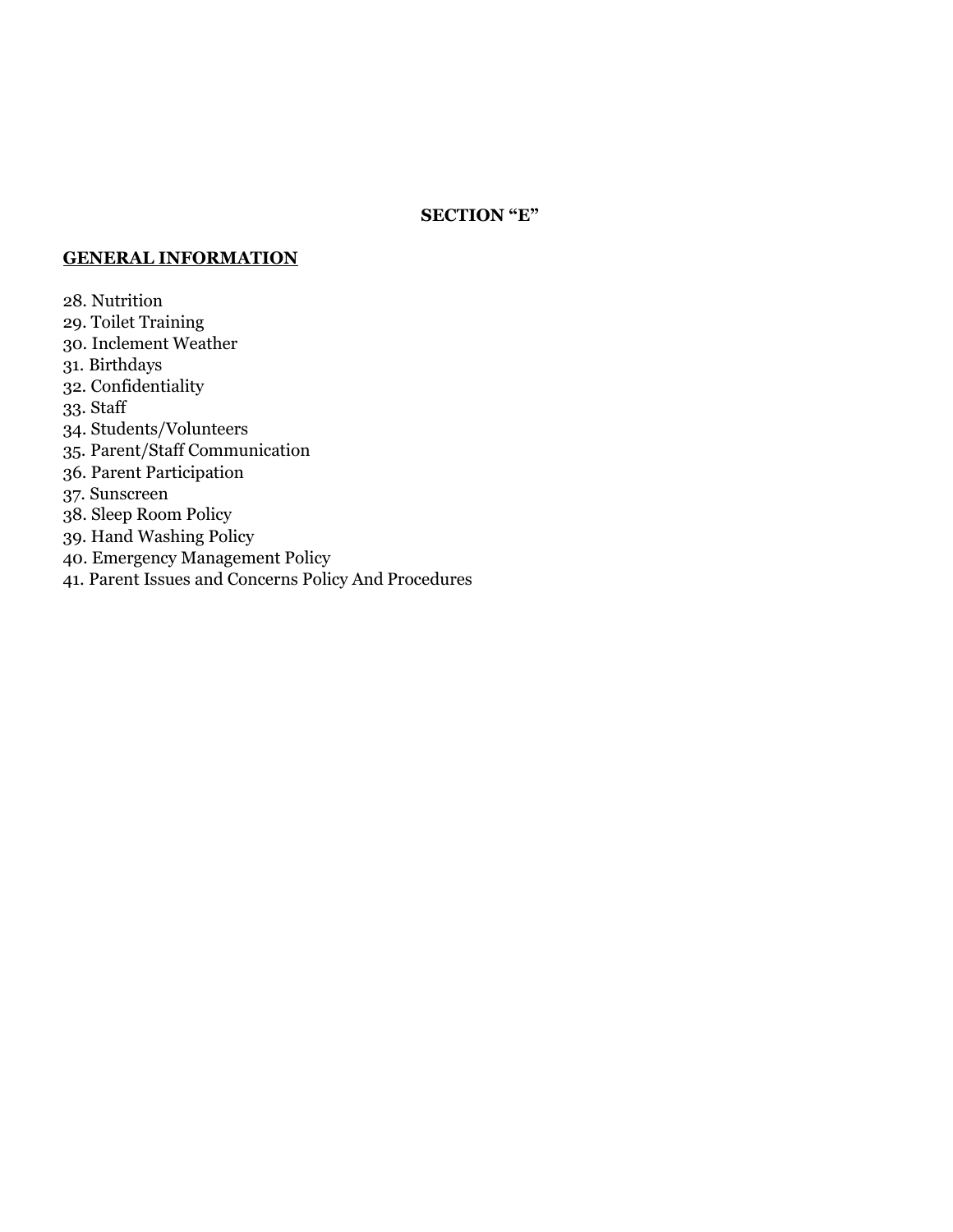#### **28.NUTRITION:**

A nutritious snack (served between 7:30 – 8:30 am), mid-day meal and afternoon snack (served after sleep time) will be provided each day. Children's dietary needs, restrictions and allergies will be posted in the kitchen and eating areas. To assist you in the menu planning at home, our menus will be posted in advance and any deviations will be noted. All meals and snacks are prepared in accordance with the Canada Food Guide.

#### **29.TOILET TRAINING:**

Toilet training can be a very exciting and frustrating time in your child's life. Our staff will work with you to help your child achieve success when they indicate readiness. Toilet training is easier for your child when:

- ➢ Lots of extra clothing is provided each day. This includes shirts, pants, and socks and underwear.
- $\triangleright$  Their clothing is easy for them to get off independently (e.g. no buttons, snaps belts, etc.)
- $\triangleright$  Lots of positive praise and rewards are given for trying and succeeding on the toilet.

#### **30.INCLEMENT WEATHER:**

Garside Day Care makes every effort to provide daycare services throughout the year. However, in the event of inclement weather and dangerous road conditions, we may be forced to close early or not open Garside Day Care. The decision to keep Garside Day Care closed is based on information received from the Ministry of Transportation, the Hamilton Police Department as well as regional weather forecasts. The decision is made in the interest of the children's safety only. For closure information we will post any updates on HiMama and Seesaw websites . It will also be posted on our website garsidedaycarecentre.com.

#### **31.BIRTHDAYS**

Birthdays are special days and are usually celebrated at Garside Day Care Inc. In order to comply with our food handling and allergy policies, we ask that parents do not bring in food from outside. Our cook will make a birthday cake each month to celebrate all the children's birthdays for that month.

#### **32.CONFIDENTIALITY**

#### **Families:**

All family dealing with Garside Day Care shall be of a confidential nature. No information shall be given to persons without prior written consent.

#### **Children:**

All records regarding children including parent-teacher conversations will be kept strictly confidential. Only first names of children will be used when posted in the classroom for any reason. The children shall not be discussed over the telephone or in a casual manner with anyone except the parents or persons representing an agency that has prior written parental permission. No photograph or videotape will be taken of a child without signed parental consent.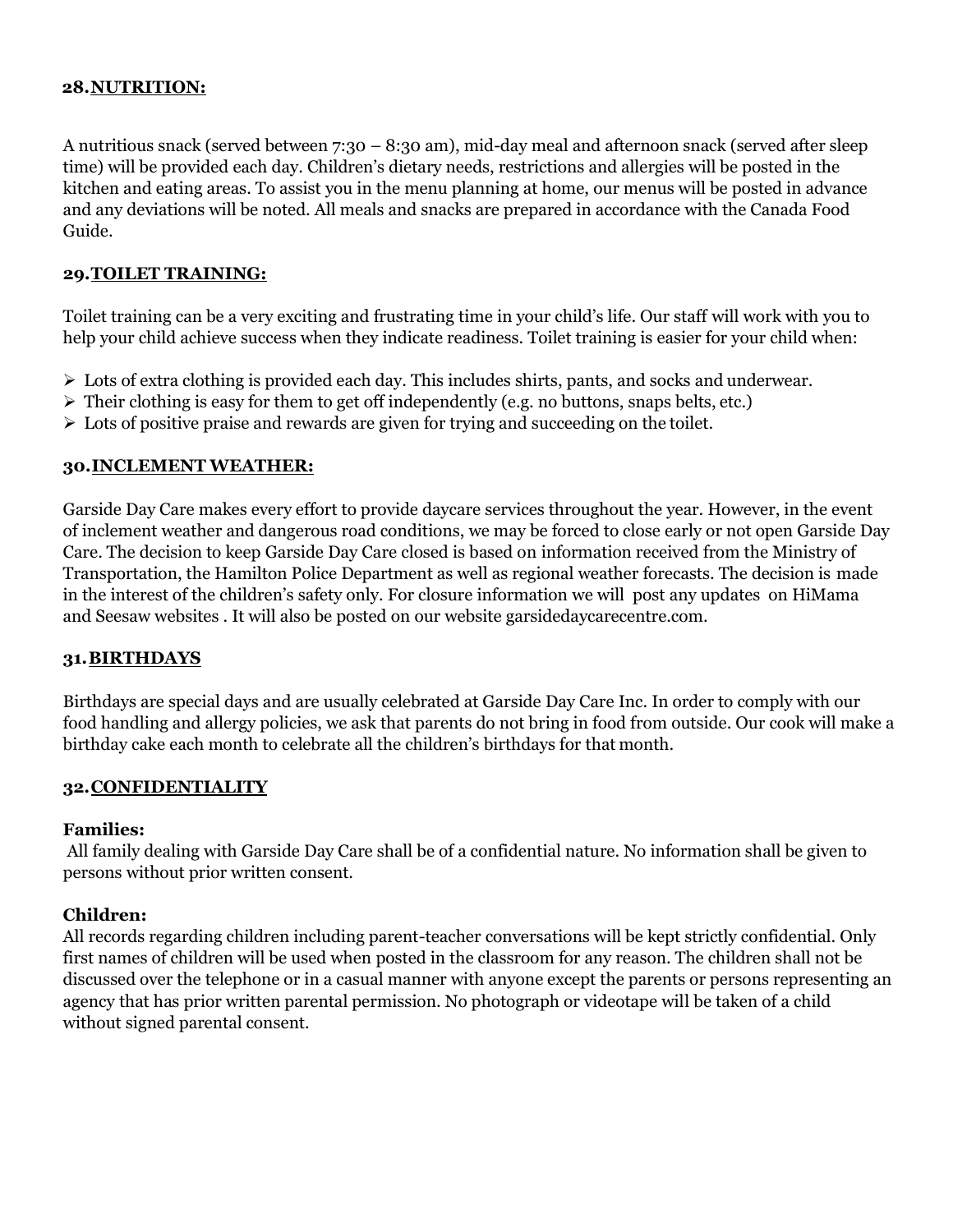#### **33.STAFF:**

Garside Day Care Inc. staff are fully qualified and experienced in the field of Early Childhood Education and are in ongoing professional development. Our teachers have been selected for their personal qualities and warmth, energy, and their ability to relate positively to the children, parents, and fellow staff. Our staff is made up of teachers who genuinely enjoy working with children and it shows! All staff is trained in First Aid, CPR, as well as Early Childhood Education and Child Development. All our staff have police checks and updated yearly. Our small, children to teacher ratio allow our trained and caring teachers to spend more quality time and personal communication with each child.

#### **34. STUDENTS/VOLUNTEERS**

It is the policy of Garside Day Care Inc. to provide training whenever possible for students in the field of Early Childhood Education or in other related fields. Any student will be under constant supervision of a licensed teacher. The volunteers and students are not permitted to be alone with any child.

#### **35.PARENT STAFF/ COMMUNICATION:**

At Garside Day Care Inc., we strive to provide a comfortable environment for both the children and parents in our program. We have an "open door" policy for our parents and always make ourselves available to talk to parents daily. The teachers communicate with our parents each day to inform them of their day. Parents can arrange a time (other than drop off and pick-up times, which can be rather hectic.) to come in and speak to their child's teacher and/or their child's supervisor. If parents have a major concern that will take more time, parents are welcome to set up a meeting time with the supervisor to sit down and discuss their concern. Parents are encouraged to communicate daily with their child's teachers. Teachers will make every effort to advise parents of their child's progress on a regular basis. Parent – Teacher interviews can be arranged as required. It is vital that parents inform us any changes happening in their family. Staff can better provide for a child's needs if they are aware of particular situations.

## *It is also vital that Garside Day Care Inc. is advised of any changes in residence, phone number, employment, and medical conditions as they occur.*

Parents are encouraged to take note of the Parents Boards within the Children's classroom where current bulletins and programs planners are posted. Program charts outlining daily activities and special events will be posted weekly for your interest and convenience.

#### **36.PARENT PARTICIPATION:**

Parents are encouraged to be an integral part of Garside Day Care Inc. This can be achieved by joining our social occasions (e.g. Christmas concerts, Summer BBQ etc.) Interested parents are also invited to assist in fundraising events. If any parent would like to share information about their jobs or any other activities that would be of interest to the children, we encourage you to talk to the staff.

#### **37.SUNSCREEN:**

Due to ongoing environmental concerns, we strongly suggest that parents bring sunscreen for their children to protect their skin from the damaging rays of the sun. All sunscreen must be in its original container, labelled with the child's full name. Sunscreen will be applied as per parent's written instructions and consent.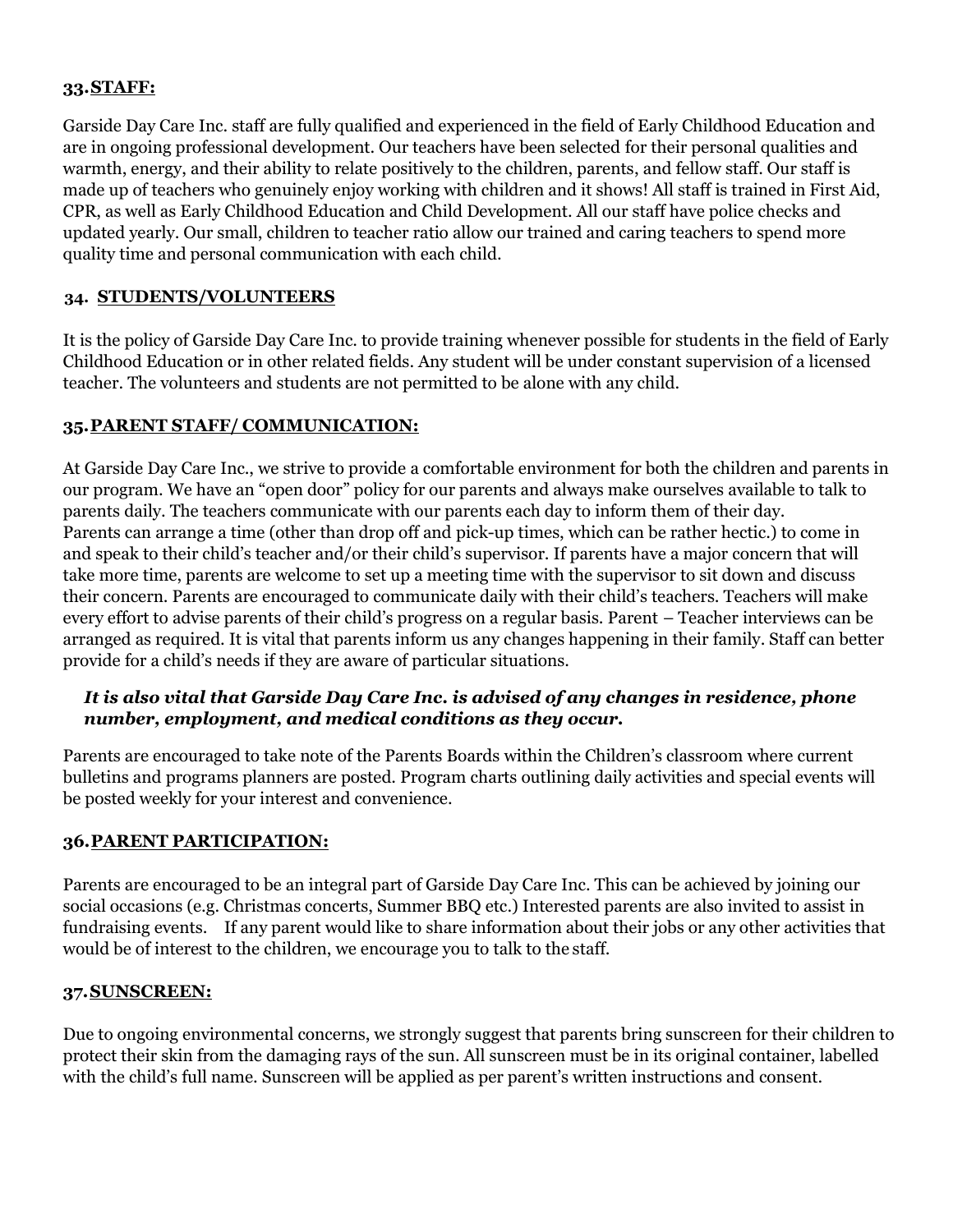#### **38.SLEEP ROOM POLICY**

Children all come with their individual sleeping patterns. Garside Day Care will try to meet the child's patterns while getting them into the routine of the daycare. Children will have labelled individual cots. Sleep time is scheduled from 12:30 to 2:30 for Preschool Rooms and 12:00 to 2:00 for Toddler Room.

Blankets, Teddy Bears and other comfort items may be brought from home to be used at nap time to help a child adjust to the centre. Children who are unable to sleep after an hour or who have outgrown naps will have quiet time, read books, do puzzles or other appropriate activities.

Teachers will do a sleep check on each child every 30 minutes. This will consist of walking around to each bed and making sure child is comfortable and not in any distress.

Documentation will be done in children's health-check book, as to the time of the sleep checks and record any distress or change in sleep patterns. Documentation of unusual sleep patterns, behaviours or significant changes will be done and communicated to parents.

Garside Day Care Centre will consult with parents at the time of enrollment when a child moves room to room or as needed regarding their children's sleep and rest patterns. The parent will inform staff on required accommodations, precautions etc. These instructions should be followed as closely as possible, but the licensee also needs to take into consideration the need of the individual child. For example, if a parent has provided instructions for the child to not sleep during the day but the child is falling asleep at the table, the licensee should provide a rest period for this child. The licensee can explain to the parents' that the child required a nap that day because the child was unable to stay awake.

A cot chart indicating placement in the classroom will be posted conspicuously in the classroom. Each child will have their own individual cot. Parents will be consulted respecting a child's sleeping arrangements at the time the child is enrolled and at any other appropriate time.

The staff will record in the health-check books any instructions on each child's sleep preferences. The staff members documenting the daily sleep check will read the instructions on sleep preferences and document the instructions were followed when filling out the sleep check form.

## **39. HAND WASHING POLICY**

The children's health is a top priority at Garside Day Care Centre and so we make handwashing an important part of the routines. Hands will be washed after snacks and meals, outside time, water play, and bathroom routine and as needed. We also ask that parents wash their children's hands and face before dropping them off in their child's classroom each day.

#### **40.EMERGENCY MANAGEMENT POLICY**

Garside has an emergency management policy to ensure children and staff are all protected if an emergency arises. If there is an emergency parents will be contacted by one or all of these means. There will be a posting on Seesaw as to the nature of the emergency and what procedures are being taken. Parents will be contacted by telephone, and they will be informed where to pick up their child.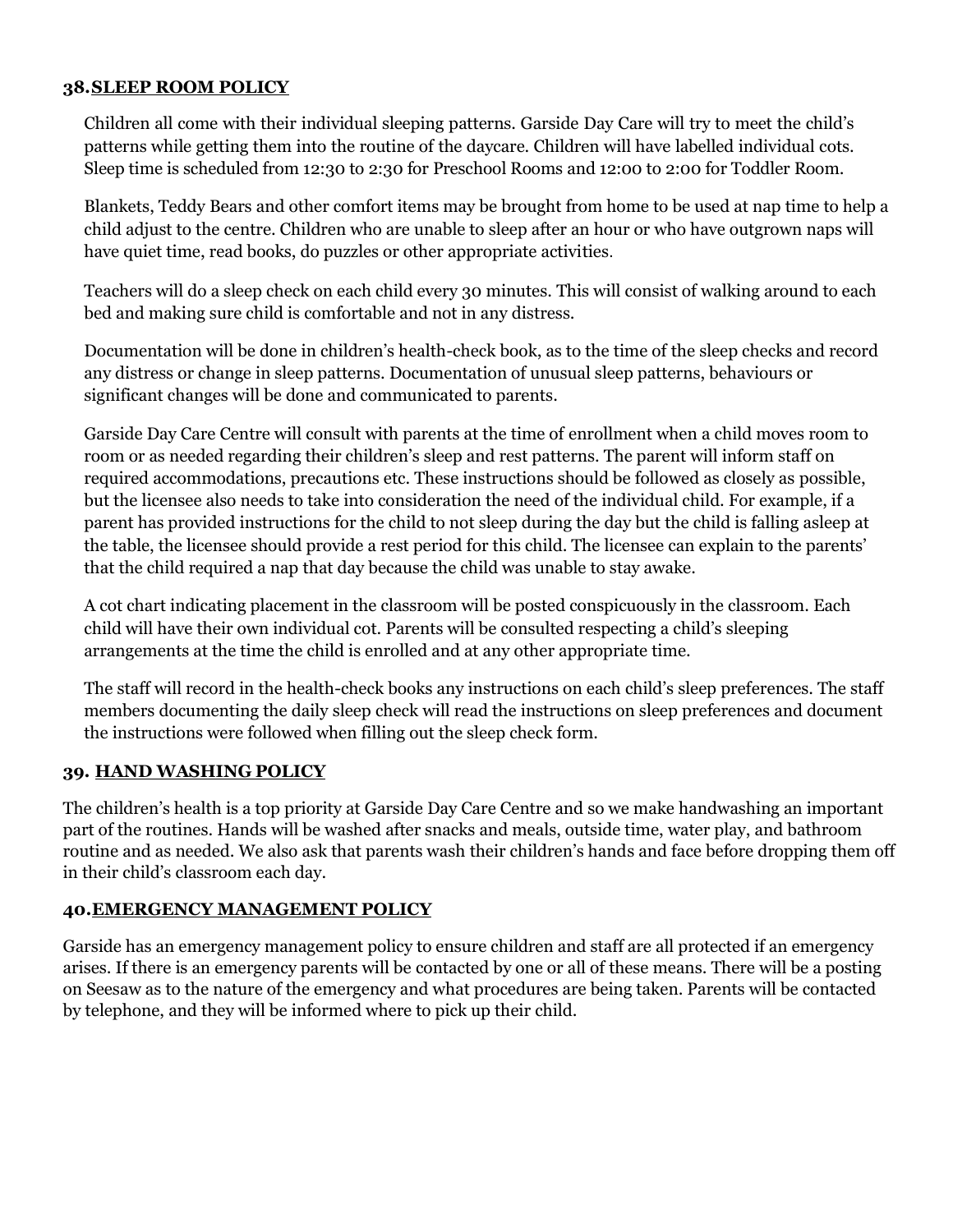#### **41.PARENT ISSUES AND CONCERNS POLICY AND PROCEDURES**

#### PURPOSE

The purpose of this policy is to provide a transparent process for parents/guardians, the child care licensee and staff to use when parents/guardians bring forward issues/concerns.

#### **DEFINITIONS**

*Licensee*: The individual or agency licensed by the Ministry of Education responsible for the operation and management of each childcare centre it operates (i.e. the operator).

*Staff*: Individual employed by the licensee (e.g. program room staff).

#### POLICY

Parents/guardians are encouraged to take an active role in our childcare centre and regularly discuss what their child(ren) are experiencing with our program. As supported by our program statement, we support positive and responsive interactions among the children, parents/guardians, childcare providers and staff, and foster the engagement of an ongoing communication with parents/guardians about the program and their children. Our staff are available to engage parents/guardians in conversations and support a positive experience during every interaction.

All issues and concerns raised by parents/guardians are taken seriously by staff and Supervisor. and will be addressed. Every effort will be made to address and resolve issues and concerns to the satisfaction of all parties and as quickly as possible.

Issues/concerns may be brought forward verbally or in writing. Responses and outcomes will be provided verbally, or in writing upon request. The level of detail provided to the parent/guardian will respect and maintain the confidentiality of all parties involved.

An initial response to an issue or concern will be provided to parents/guardians within 1 business day(s). The person who raised the issue/concern will be kept informed throughout the resolution process.

Investigations of issues and concerns will be fair, impartial and respectful to parties involved.

#### CONFIDENTIALITY

Every issue and concern will be treated confidentially, and every effort will be made to protect the privacy of parents/guardians, children, staff, students and volunteers, except when information must be disclosed for legal reasons (e.g. to the Ministry of Education, College of Early Childhood Educators, law enforcement authorities or a Children's Aid Society).

#### **CONDUCT**

Our centre maintains high standards for positive interaction, communication and role-modelling for children. Harassment and discrimination will therefore not be tolerated by any party.

If at any point a parent/guardian, provider or staff feel uncomfortable, threatened, abused or belittled, they may immediately end the conversation and report the situation to the supervisor and/or licensee.

#### CONCERNS ABOUT THE SUSPECTED ABUSE OR NEGLECT OF A CHILD

Everyone, including members of the public and professionals who work closely with children, is required by law to report suspected cases of child abuse or neglect.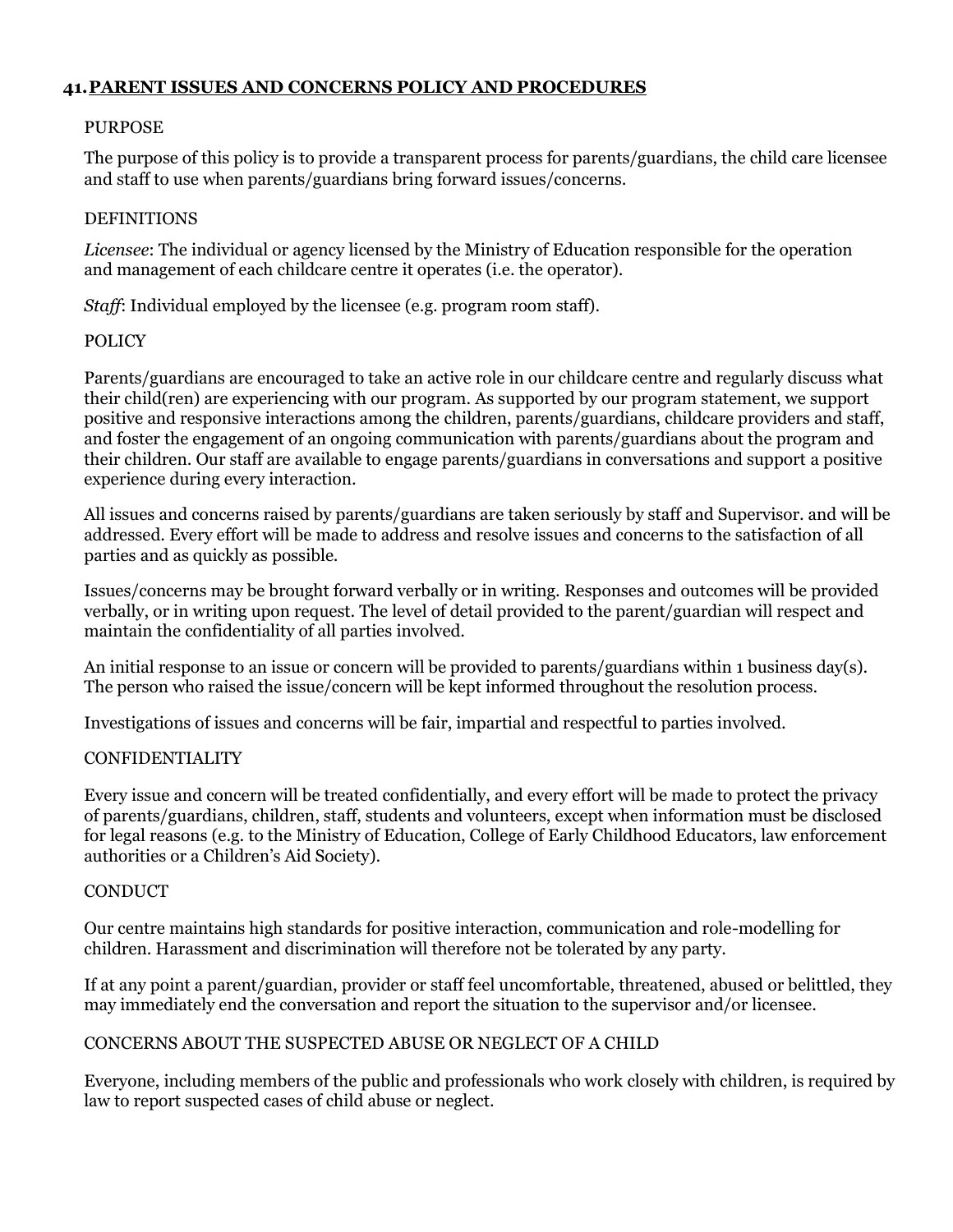If a parent/guardian expresses concerns that a child is being abused or neglected, the parent will be advised to contact the [local Children's Aid Society](http://www.children.gov.on.ca/htdocs/English/childrensaid/reportingabuse/CASLocations.aspx) (CAS) directly.

Persons who become aware of such concerns are also responsible for reporting this information to CAS as per the "Duty to Report" requirement under the *Child and Family Services Act*.

For more information, visit <http://www.children.gov.on.ca/htdocs/English/childrensaid/reportingabuse/index.aspx>

PROCEDURES **Nature of Issue or Concern Steps for Parent and/or Guardian to Report Issue/Concern: Steps for Staff and/or Licensee in responding to issue/concern: Program Room-Related** E.g: schedule, sleep arrangements, toilet training, indoor/outdoor program activities, feeding arrangements, etc. Raise the issue or concern to the classroom staff directly or - the supervisor or licensee. - Address the issue/concern at the time itis raised or - arrange a meeting with the parent/guardian within 1- 2 business days. Document the issues/concerns in detail. Documentation should include: - the date and time the issue/concern was received; - the name of the person who received the issue/concern; the name of the person reporting the issue/concern; the details of the issue/concern: and any steps are taken to resolve the issue/concern and/or information given to the parent/guardian regarding next steps or referral. Provide contact information for the appropriate person if the person being notified is unable to address the matter. Ensure the investigation of the issue/concern is initiated by the appropriate party within 3 business days or as soon as reasonably possible thereafter. Document reasons for delays in writing. Provide a resolution or outcome to the parent(s)/guardian(s) who raised the issue/concern. **General, Centreor Operations-Related** E.g: childcare fees, hours of operation, staffing, waiting lists, menus, etc. Raise the issue or concern to the supervisor or licensee. **Staff-, Duty parent-, Supervisor-, and/or Licensee-Related** Raise the issue or concern to the individual directly or the supervisor or licensee. All issues or concerns about the conduct of staff, duty parents, etc. that puts a child's health, safety and wellbeing at risk should be reported to the supervisor as soon as parents/guardians become aware of the situation.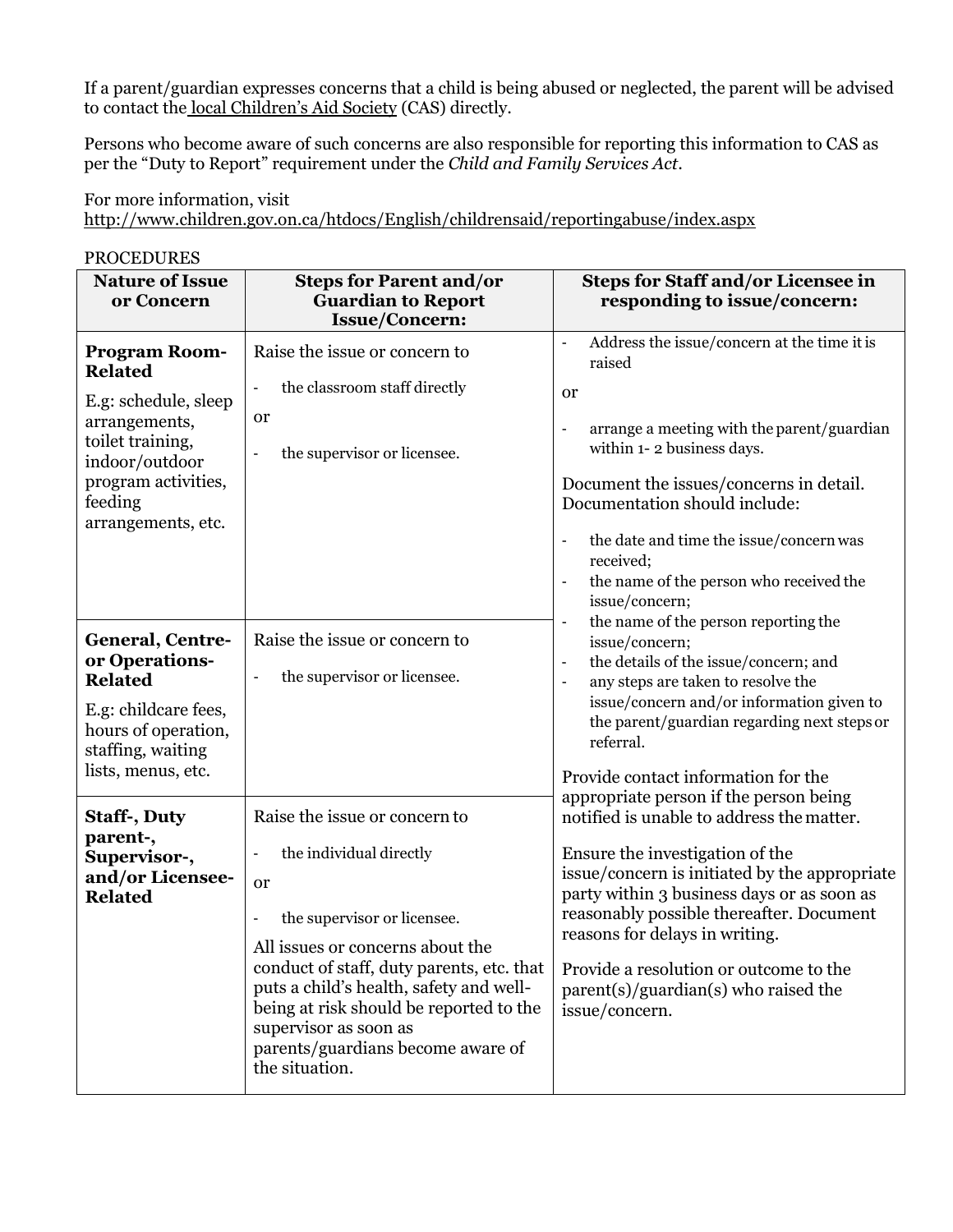| <b>Nature of Issue</b><br>or Concern      | <b>Steps for Parent and/or</b><br><b>Guardian to Report</b><br><b>Issue/Concern:</b>                                                                                                                                                                                                                                                                                                                               | <b>Steps for Staff and/or Licensee in</b><br>responding to issue/concern: |
|-------------------------------------------|--------------------------------------------------------------------------------------------------------------------------------------------------------------------------------------------------------------------------------------------------------------------------------------------------------------------------------------------------------------------------------------------------------------------|---------------------------------------------------------------------------|
| Student-/<br>Volunteer-<br><b>Related</b> | Raise the issue or concern to<br>the staff responsible for supervising<br>٠<br>the volunteer or student<br><sub>or</sub><br>the supervisor and/or licensee.<br>All issues or concerns about the<br>conduct of students and/or volunteers<br>that puts a child's health, safety and<br>well-being at risk should be reported<br>to the supervisor as soon as<br>parents/guardians become aware of<br>the situation. |                                                                           |
|                                           |                                                                                                                                                                                                                                                                                                                                                                                                                    |                                                                           |

**Escalation of Issues or Concerns:** Where parents/guardians are not satisfied with the response or outcome of an issue or concern, they may escalate the issue or concern verbally or in writing to Chairman of Board Donald Ralph.

Issues/concerns related to compliance with requirements set out in the *Child Care and Early Years Act., 2014* and Ontario Regulation 137/15 should be reported to the Ministry of Education's Child Care Quality Assurance and Licensing Branch.

Issues/concerns may also be reported to other relevant regulatory bodies (e.g. local public health department, police department, Ministry of Environment, Ministry of Labour, fire department, College of Early Childhood Educators, Ontario College of Teachers, College of Social Workers etc.) where appropriate.

#### **Contacts:**

Lisa Peacock – Supervisor 905- 549-9939

Donald Ralph- Chairman of Board 905-549-9939

Ministry of Education, Licensed Child Care Help Desk: 1-877-510-5333 or [childcareontario@ontario.ca](mailto:childcareontario@ontario.ca)

## **42.Program Statement**

Garside Day Care Inc. provides a positive learning environment for your child that enhances his/her level of development. Through play experiences and the guidance of specially trained Educators, your child will be exposed to situations that will stimulate:

•curiousity, initiative, and independence •self-esteem and decision-making capabilities •interaction with, and respect for others •physical activity developing gross motor skills

•communication skills •fine motor development •Spiritual development (grace before meals, Bible Stories and Sunday school songs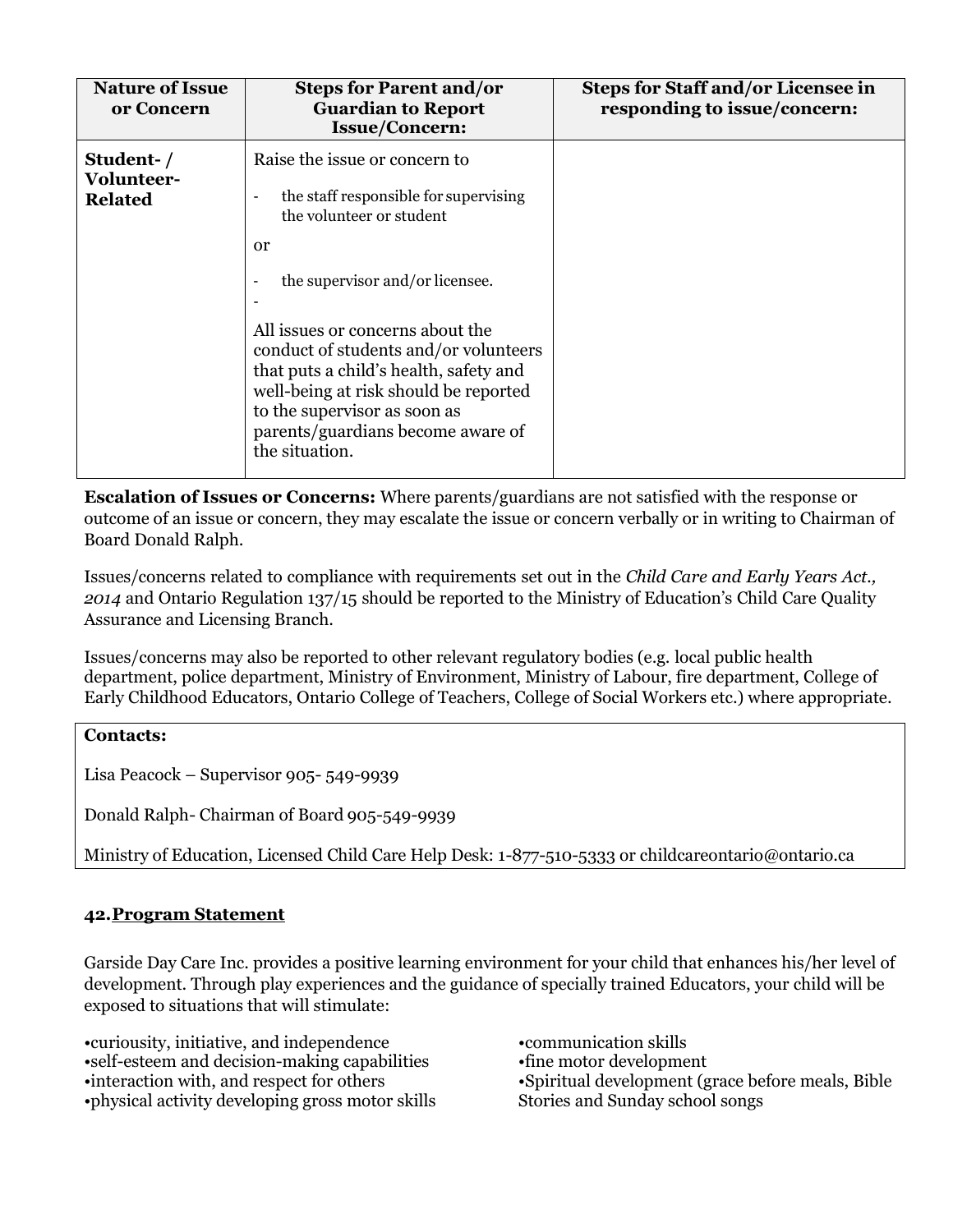#### *OUR VISION STATEMENT:*

#### *CHILDREN AND THEIR FAMILIES SUCCEEDING AND THRIVING IN THEIR DAILY LIVE*

#### $PIEDIA$ **GOGY**

Garside Day Care Inc. offer learning environments that are consistent with the Ministry Of Education policies, pedagogy, and curriculum. The term "pedagogy" may be unfamiliar to some people. Thinking about pedagogy provides a new way for Educators to consider their work. It helps Educators to look more carefully at what they do each and every day, think about the why of their practice and understand more deeply how their actions have an impact on children and their families.

To guide us in reaching our goals, Garside Day Care Inc. references a variety of documents

- Garside Day Care Inc. Parents Handbook
- How does Learning Happen? Ontario's Pedagogy for the Early Years
- Child Care and Early Years Act August 2015
- Ontario Early Learning Policy Framework
- Think, Feel, Act: Lessons from Research about Young Children

Garside Day Care Inc. is dedicated to supporting children's learning, development, health, and well-being through caring and responsive Early Childhood Educators, who focus on active learning, exploration, play and inquiry, and who see children as competent, capable, curious and rich in potential. Play is the primary way that all children learn. Garside Day Care Inc. recognizes each child is a unique individual who brings his or her own abilities to the program and deserves the encouragement and space to try new things, explore new ideas and develop their own unique creativity. Garside Day Care Inc. recognizes each child is a unique individual who brings his or her own abilities to the program and deserves the encouragement and space to try new things, explore new ideas and develop their own unique creativity. A key feature of the Child Care and Early Years Act, 2014, is the focus on strengthening childcare programs and ensuring highquality experiences for children.

The CCEYA authorizes the Minister of Education to issue policy statements regarding programming and pedagogy for the purpose of guiding operators of childcare and early year's programs. How does learning happen? Ontario's pedagogy for the Early Years (2014) is the document used by Garside Day Care Inc. The four foundations of Belonging, Well-Being, Engagement, and Expression (from How Does Learning Happen) will help the Educators to keep focused on their goals.

#### **4 FOUNDATIONS:**

**EELONGING** refers to a sense of connectedness to others, an individual's experiences of being valued, of forming relationships with others and making contributions as part of a group, a community, the natural world.

**WELL OBEING** addresses the importance of physical and mental health and wellness. It incorporates capacities such as self-care, sense of self, and self-regulation skills.

ENGAGEMENT suggests a state of being involved and focused. When children are able to explore the world around them with their natural curiosity and exuberance, they are fully engaged. Through this type of play and inquiry, they develop skills such as problem-solving, creative thinking, and innovating, which are essential for learning and success in school and beyond.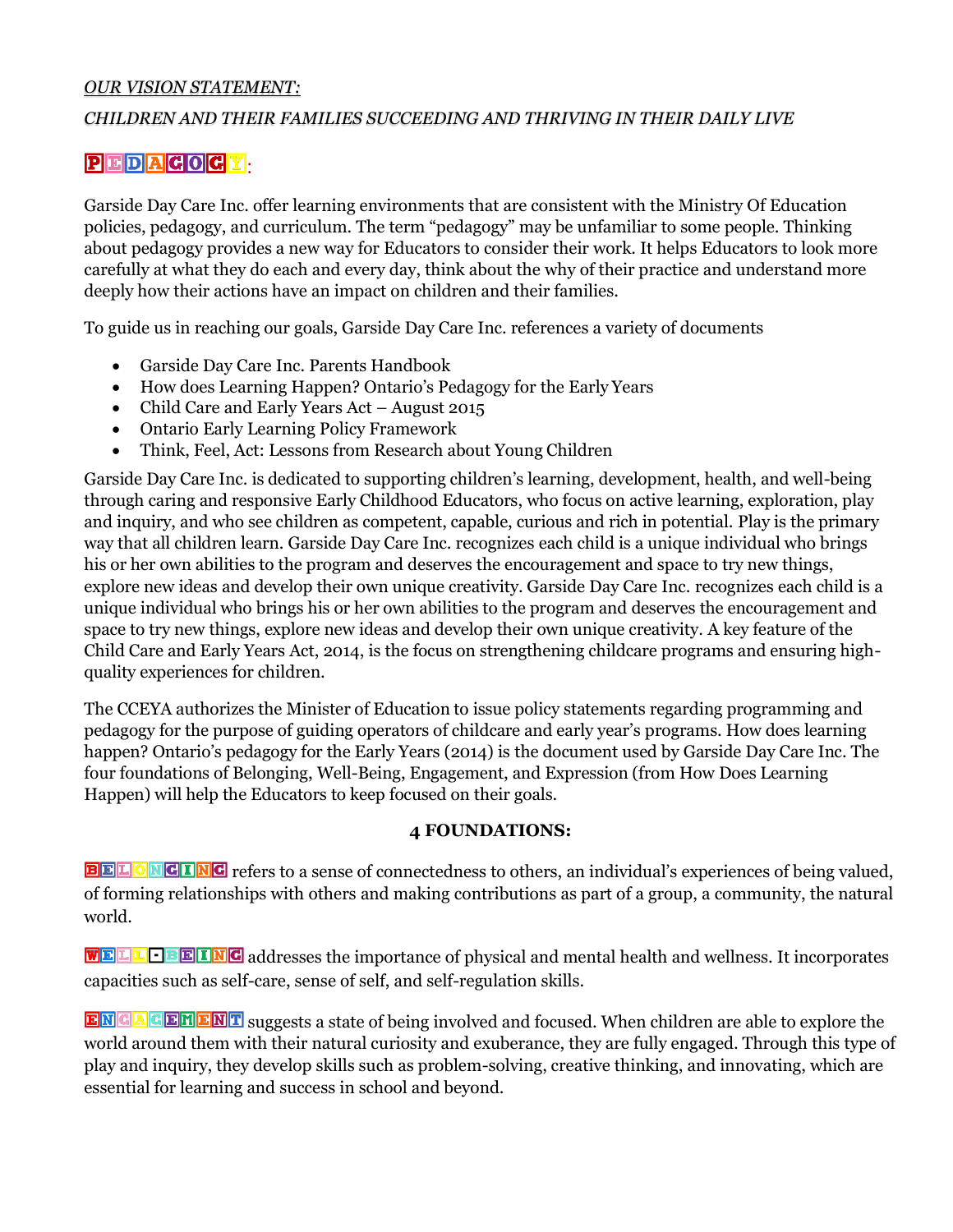EXPRESSION or communication (to be heard, as well as to listen) may take many different forms. Through their bodies, words, and use of materials, children develop capacities for increasingly complex communication. Opportunities to explore materials support creativity, problem-solving, and mathematical behaviours. Language-rich environments support growing communication skills, which form the foundation for literacy.

# $G$ <sup> $A$  $L$ </sup> $S$

## PROMOTE THE HEALTH, SAFETY, NUTRITION AND WELL-BEING OF OUR CHILDREN

#### How we will approach our goals:

- provide a clean and safe environment,
- nutrition based on the Canada's Food Guide, our Educators will take into consideration each child special dietary needs and allergies
- access to drinking water throughout the day,
- limited transitions, eliminating any environmental issues that may cause undue stress to the child,
- Unnecessary disruptions to play and reducing hazards that may cause injury.
- Educators will familiarize themselves with all information concerning any medical conditions, exceptionalities, allergies, food restrictions, medication requirements, and parental preferences in respect to diet, exercise and resttime.
- Our Educators are attuned to each child's individual needs and skill set and continue to promote the development of their self-help skills and self-care skills. Our Educators will work with the family to have the child master toileting skills that promote the child's self-help skills and self-esteem.

#### These goals are supported by:

- Policy and Procedure manual
- Individual Daily Health Checks
- Health and Wellness Monitoring and Recording
- Posted Dietary Restrictions and Allergies
- Public Health Inspections
- Menu posting/Change of Menu Posting

## $G$ <sup> $A$  $E$ </sup> $S$

# SUPPORT POSITIVE AND RESPONSIVE INTERACTIONS AMONG THE CHILDREN, PARENTS, CHILD CARE PROVIDERS AND EDUCATORS

#### How we will approach our goals:

- Our Educators will focus on active learning, exploration, play and inquiry, and who see children as competent, capable, curious and rich in potential.
- Play is the primary way that all children learn. Garside Day Care Inc. recognizes each child is a unique individual who brings his or her own abilities to the program and deserves the encouragement and space to try new things, explore new ideas and develop their own unique creativity.
- Our Educators recognizes each child is a unique individual who brings his or her own abilities to the program and deserves the encouragement and space to try new things, explore new ideas and develop their own unique creativity.
- Our Educators encouragesfamiliesto interact and be a part of their child's learning by verbally giving information about their child's progress, interests.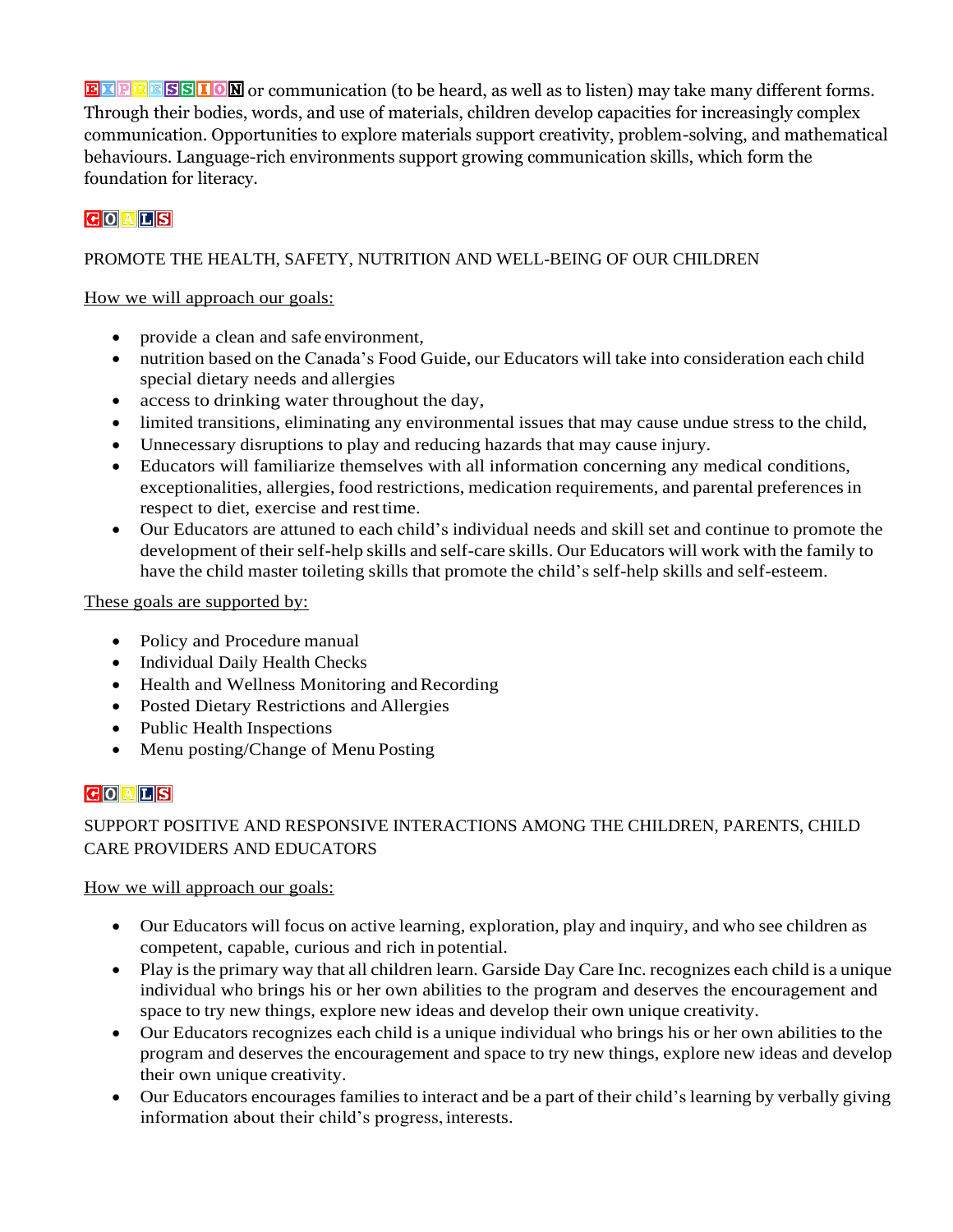• Our Educators will post documentation in the classrooms, in the hallways leading from front door to lockers and by posting pictures and learning stories on See-Saw App Program.

These goals are supported by:

- Posting pictures, newsletters, articles of interest on the SeeSaw App Program
- Learning Stories and Pictures posted in rooms and throughout the Day Care
- Activity and Interest Plans
- Discussions at pick-up and drop-off times, scheduled parent teacher meetings

# **COALS**

# ENCOURAGE THE CHILDREN TO INTERACT AND COMMUNICATE IN A POSITIVE WAY AND SUPPORT THEIR ABILITY TO SELF-REGULATE

*"How well students do in school can be determined by how well they are able to self-regulate"* (Stuart Shanker).

Our Educators are dedicated to teaching children how to self-regulate so they will be able to handle stressors they have to deal with on a daily basis.

Our Educators build a secure attachment with each child. Interactions, connections and experiences will stimulate the child's development.

Our Educators will provide strategies to support children's self- regulation by:

- Letting the child find a quiet space to self-reflect and calm themselves.
- Include your child in decision-making processes
- Offer your child time for exploratory play
- Provide tasks/responsibilities for your child to complete independently
- Engage your child in exploratory conversations
- Support emotional and behavioural self-control

#### These goals are supported by:

#### Calm, Alert and Ready by Stuart Shanker

National Association for the Education of Young Children - Developing Young Children's Self-Regulation through Everyday Experiences.

## GOALS

## FOSTER THE CHILDREN'S EXPLORATION, PLAY AND INQUIRY

- Our Educators prepare their curriculum to build upon what children already know and are able to do to consolidate their learning and to foster their acquisition of new concepts and skills.
- Our Educators will observe and document what the children's interest are and build a curriculum that will motivate and encourage them to explore and meet their full potential.
- The Educators document children's play and communication all the time, these documentations are shared with parents so they how the child is progressing in the program.
- Taking the knowledge and documentation of how children learn, our Educators are able to construct a curriculum that truly reflects the interests of the children in their classroom.

These goals are supported by How Does Learning Happen?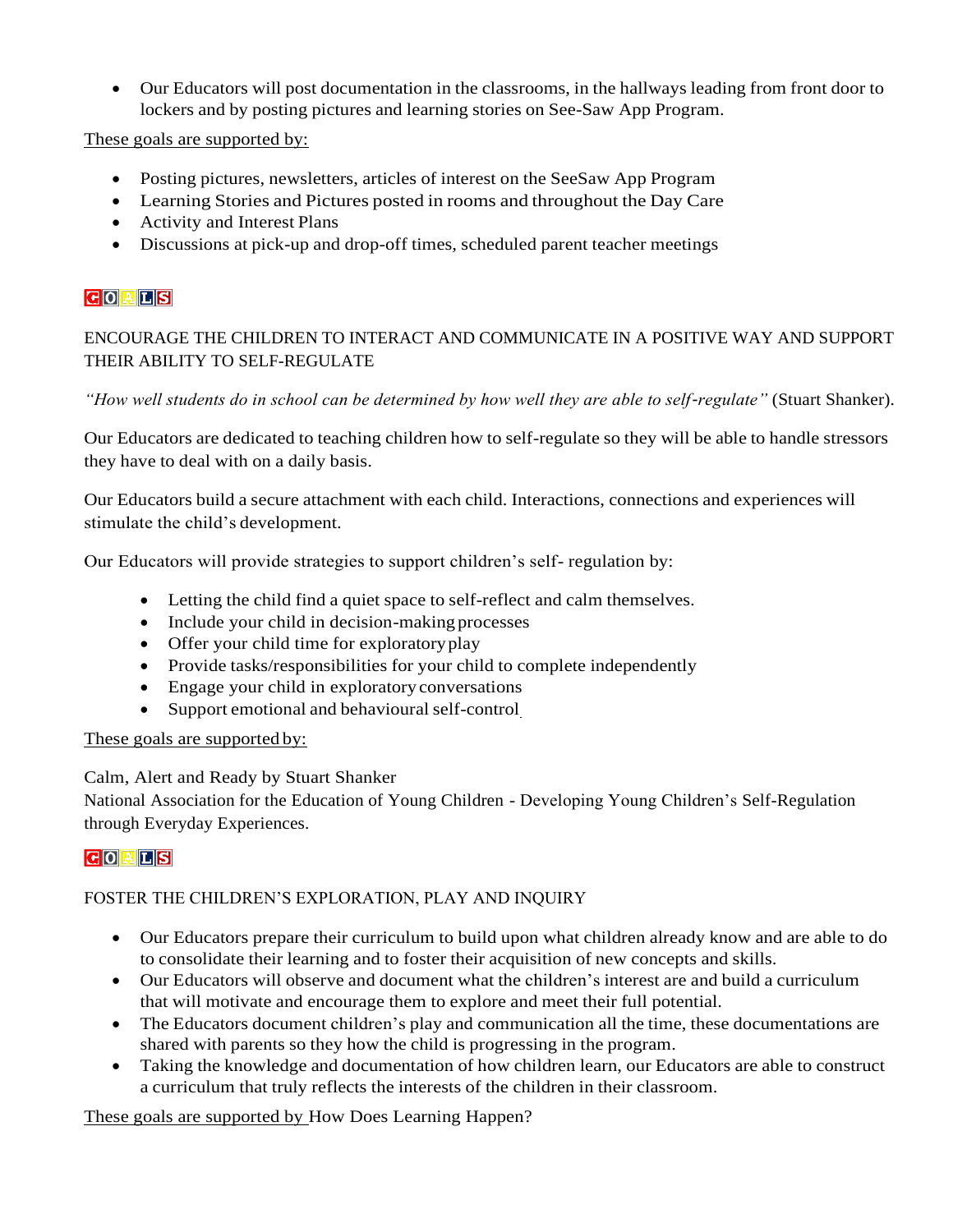# $G$ <sup> $A$  $L$ </sup> $S$

#### PROVIDE CHILD-INITIATED AND ADULT-SUPPORTED EXPERIENCES

Our Educators establish a supportive social environment that supports the child in every way. Provide responsive care to all children in the program, while meeting the children's individual needs. Have support in a physical environment. Provide new play possibilities through interesting and inviting centres. Be involved in the interactive play. Observe and document significant behaviour and developmental milestones. Reflect on the programming to see the positive and negative aspects of the activities. All Educators, volunteers and placement students will follow our beliefs and values of caring, honesty inclusiveness, respect, and responsibility. Our Educators will ensure every child has a sense of belonging and develops a sense of self, health, and well-being. The Educator will ensure the children will be able to explore the world around them and develop their natural curiosity, which will make them feel fully engaged. This will help them develop problem solving skills, creative thinking, innovating and selfregulation. Some of the strategies used are verbally guiding the child–at the child's level, redirecting These goals are supported by:

Learning Stories **Observations** Reflective Documentation Responsive Scheduling

#### $G$ <sup> $A$  $I$  $S$ </sup>

#### PLAN FOR AND CREATE POSITIVE LEARNING ENVIRONMENTS AND EXPERIENCES IN WHICH EACH CHILD'S LEARNING AND DEVELOPMENT WILL BE SUPPORTED

The following practices are prohibited by Garside Day Care Inc.

- $\triangleright$  Corporal punishment of any kind, nor shall he/she permit punishment by another child or group of children.
- $\triangleright$  Deliberate harsh or degrading measures that would humiliate a child or undermine a child's selfrespect.
- $\triangleright$  Deprivation of a child's basic needs including food, water, shelter, clothing or bedding.
- $\triangleright$  Lock or permit to be locked for the purpose of confining a child, the exits of the childcare centre.
- $\triangleright$  Use a locked or lockable room or structure to confine a child who has been withdrawn from other children.
- $\triangleright$  depriving the child of basic needs including food, drink, shelter, sleep, toilet use, clothing or bedding; or
- $\triangleright$  inflicting any bodily harm on children including making children eat or drink against their will.

Our curriculum takes a child initiated adult supported approach that focuses on play-based learning, allowing the child to lead and then focusing on their interest through intentional observation, interaction and engaged communication. When this approach to learning takes place along with the Educator's understanding of child development, each child's learning and individual development are supported and as a result, the child's competence and potential are maximized. We know that the children flourish in all areas of development when they are in supportive, caring and responsive relationships with adults whose focus is on health, safety, nutrition and well-being of all children. This is the foundation of quality care. Positive and appropriate behaviour management practices are employed and Educators are positive role models. Garside Day Care Inc. is experienced in providing inclusive programming for all children. When working with children with special needs we work closely with parents, Educator's and community partners who support children to ensure the appropriate support and resources are in place to ensure optimum success for the child.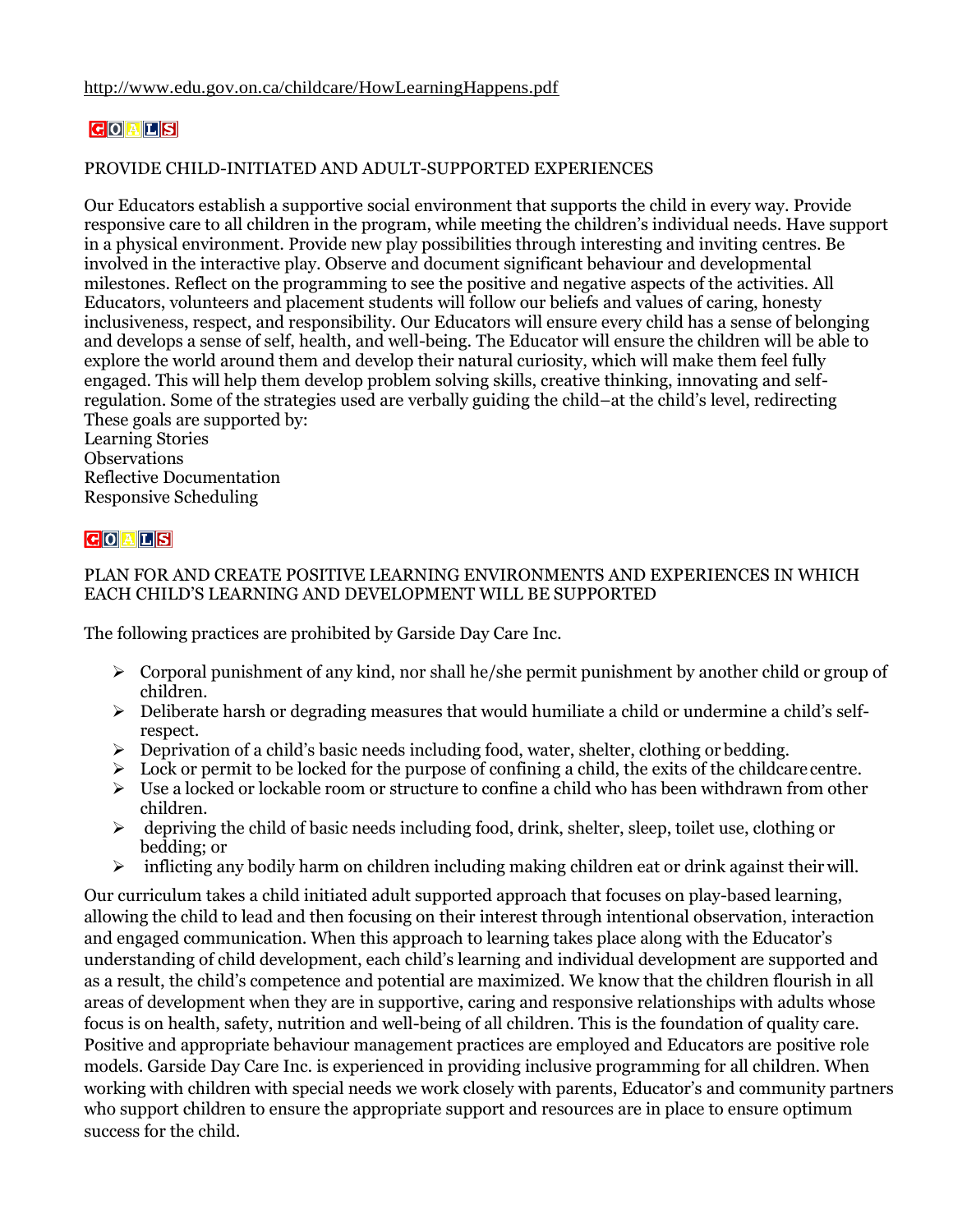- Our Educators will ensure flexible and responsive scheduling
- Greet each family member by name and engage in meaningful conversations uponarrival/departure
- Encourage families to participate fully in the program and explore the classrooms freely
- Ensuring indoor and outdoor classrooms are developmentally staged with elements of variety; individual needs and observed interests of children
- Inclusive play-based learning that engages each child in their communication, self-expression and self-regulation

These goals are supported by:

Child Care and Early Years Act. (CCEYA)

#### $G$  $O$  $A$  $L$  $S$

INCORPORATE INDOOR AND OUTDOOR PLAY, AS WELL AS ACTIVE PLAY, REST AND QUIET TIME, INTO THE DAY, AND GIVE CONSIDERATION TO THE INDIVIDUAL NEEDS OF THE CHILDREN RECEIVING CHILD CARE

Rest/Quiet Time is essential for children to recuperate from the morning activities and energize themselves for the rest of the day. Our Educators help by putting on sleep time music and rubbing their backs. Children are welcome to bring a sleep toy or blanket to help them relax and settle. Rest time is two (2) hours and if a child is unable to sleep after 1 hour they can play quiet games until sleep time is over. We provide the children with outdoor/active play for at least two hours daily, weather permitting. Our outdoor space offers a safe natural and stimulating environment, where children's various skills and abilities are supported. We create opportunities to blend indoor and outdoor classrooms

These goals are supported by:

Daily indoor/outdoor inspections Natural Resources for indoor and outdoor classrooms Posted documentation in classroom See-Saw App Program

# **GOALS**

#### FOSTER THE ENGAGEMENT OF AND ONGOING COMMUNICATION WITH PARENTS ABOUT THE PROGRAM AND THEIR CHILDREN

Families are the most influential on a child's learning and development. We will work with the families to meet the needs of their child. We will achieve this by parent involvement opportunities, daily interactions, communication and feedback from the parents.

Parents are encouraged to read and discuss the documentation in the classrooms and on the See-Saw app program. They are encouraged to bring in materials that will enhance their child's learning and to share their unique cultural, social and natural heritage.

We want the families to feel a sense of belonging by forming relationships actively listening to their ideas and opinions.

These goals are supported by:

Parents Handbook Parent Survey Annual Events Tours/Getting to know Families Daily Interactions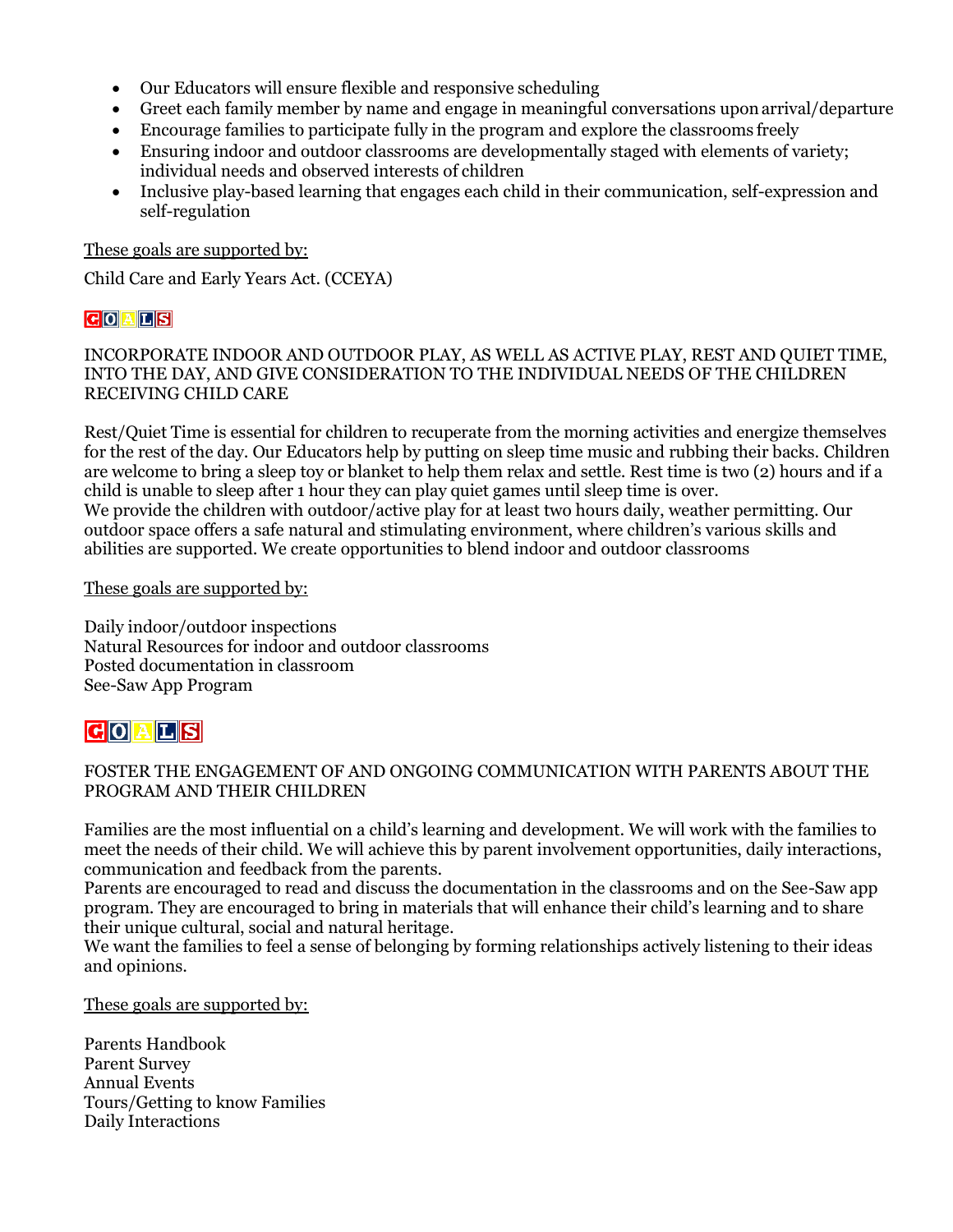# **COALS**

#### INVOLVE LOCAL COMMUNITY PARTNERS AND ALLOW THOSE PARTNERS TO SUPPORT THE CHILDREN, THEIR FAMILIES AND EDUCATORS

Garside Day Care Inc. is committed to inviting and maintaining existing partnerships with our local community agencies. Resources from the community are vital to making sure our children are meet their fullest potential.

We work with agencies to make the children in our neighbourhood have the best care that our community can provide.

#### These goals are supported by:

Resource Teachers from Community Living Hamilton Early Childhood Resource Specialist Developmental Pediatrics and Rehabilitation Program Community-Based Initiatives and Partners Fundraising Events

# **GOALS**

#### SUPPORT EDUCATORS OR OTHERS WHO INTERACT WITH THE CHILDREN AT OUR CHILD CARE CENTRE IN RELATION TO CONTINUOUS PROFESSIONAL LEARNING

Garside Day Care is committed to a strength based hiring process. We value our Educators and support their goals. We provide opportunities for on-going growth and development. We strive to provide professional learning opportunities. We encourage our Educator's to reach their goals by attending workshops, team building meetings interaction with peers, families and the Supervisor. We also provide opportunities to self-reflect as a professional.

We respect our individual Educators and their families and so we provide many opportunities for professional learning.

We view the community as a valuable resource and our educators plan learning opportunities to engage the community in our programs. We seek out an opportunity to share our knowledge and to learn from others in the community.

#### These goals are supported by:

Code of ethics and Standards of Practice, College of Early Childhood Educators of Ontario Continuous Professional Learning Plan administered and monitored by the College of Early Childhood Educators of Ontario, and annual Educator's development plan ASCY workshops and support Mohawk Students Co-op Students Volunteers

# **COALS**

#### DOCUMENT AND REVIEW THE IMPACT OUR GOALS AND STRATEGIES ON OUR CHILDREN AND THEIR FAMILIES.

Garside Daycare Inc. recognizes that pedagogical documentation is a way for our program staff to learn about how children think and learn. Our staff make daily observations of children in the program and use this information to enlighten their future planning.